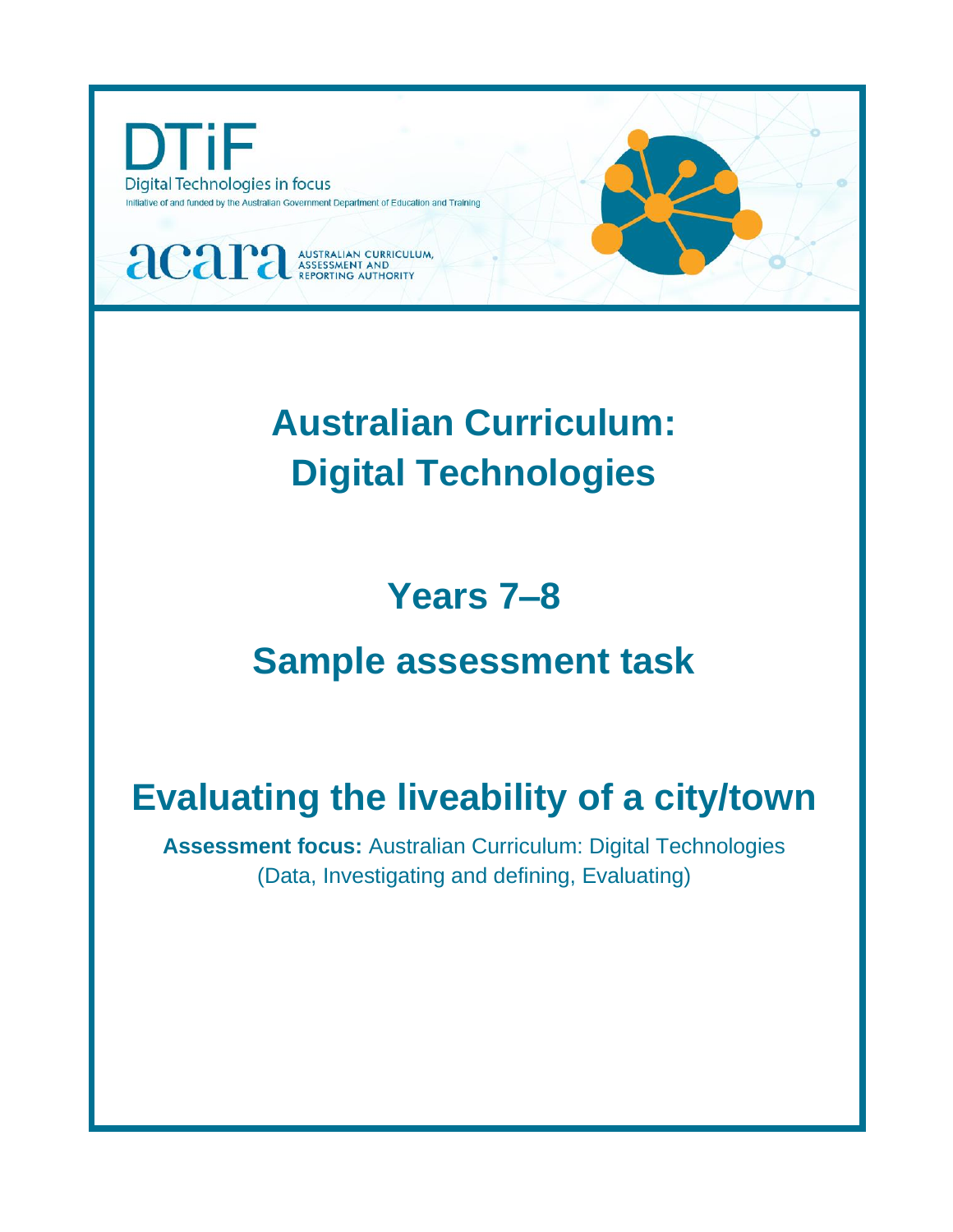# **About this assessment task**

This sample assessment task has been prepared to assist teachers with the implementation of the Australian Curriculum: Digital Technologies, with a particular focus on *data*. It shows how aspects of the Digital Technologies curriculum related to data can be assessed using contexts from other learning areas and subjects. These contexts may be content that students have recently completed or are learning concurrently. This approach should enhance the manageability of the curriculum while still providing a targeted focus on Digital Technologies.

### **Purpose**

The sample task aims to:

- demonstrate meaningful curriculum links to:
	- Digital Technologies curriculum:
		- achievement standard
		- content descriptions
		- content strands
		- key concepts
		- key ideas (Technologies)
	- general capabilities
	- cross-curriculum priorities
	- other learning areas. See Appendix 1 for detailed links.
- provide teacher support materials, suggested adjustments for students with diverse needs, and resources. See Appendix 2.
- provide a template to create your own assessment task. See Appendix 3.

#### **How to use this sample task**

The sample task can be implemented as a standalone task, or it can be used to inform planning of a:

- unit of work that might accompany the sample task
- similar task and/or unit of work with a focus on data.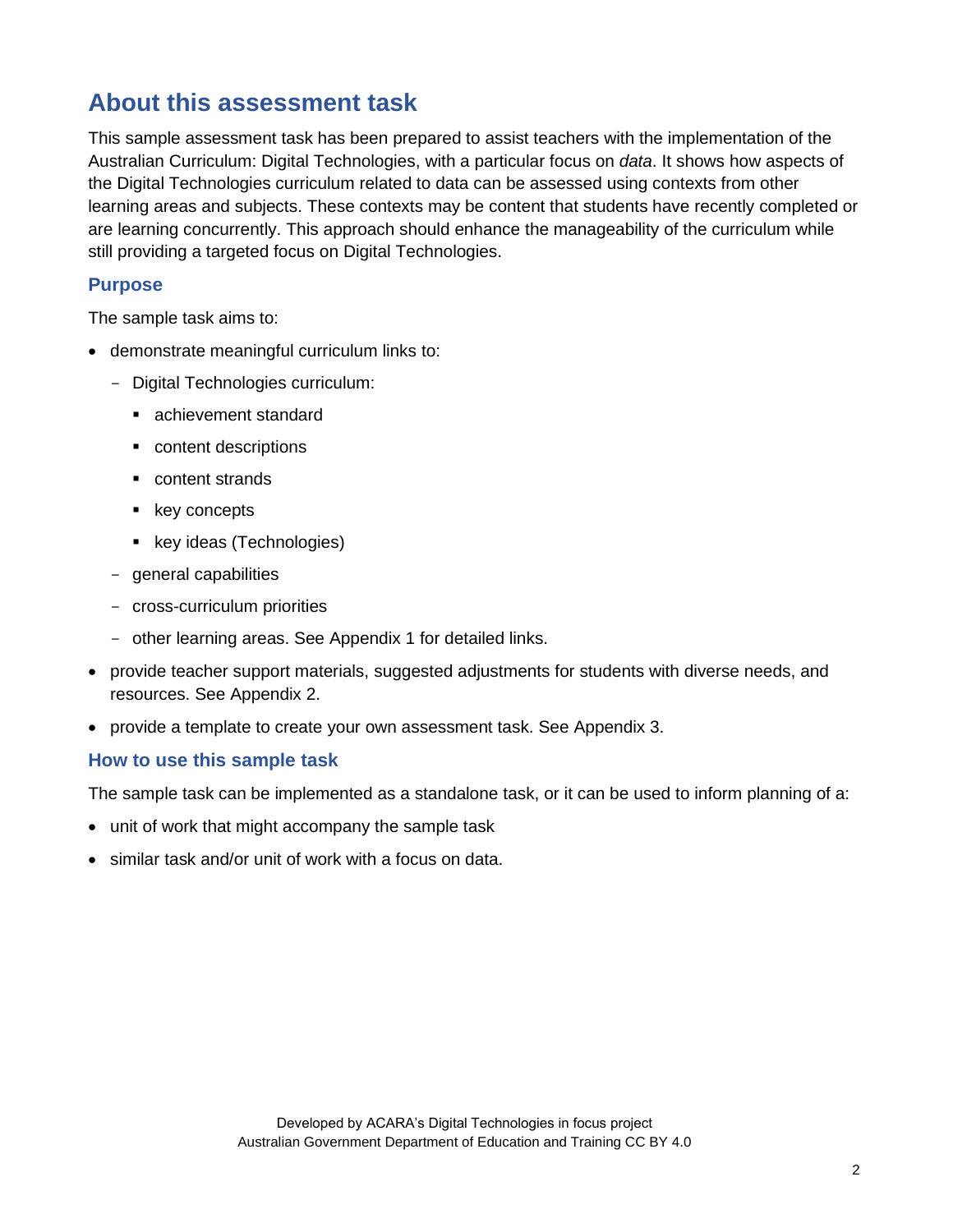# **Title: Evaluating the liveability of a city/town**

**Assessment focus:** Australian Curriculum: Digital Technologies (Data, Investigating and defining, Evaluating). This task is also linked to Geography. Depending on modifications made, opportunities may exist to link this task to Numeracy.

**Band:** Years 7 and 8 (intended cohort Year 7)

**Duration:** Dependent on how the task is to be implemented

**Prior learning:** As this task is planned for a Year 7 cohort it is anticipated that students will have created and evaluated digital solutions and existing examples. They will have created presentations of data in other learning areas such as Mathematics and Science.

In Year 6 Digital Technologies students will have had the opportunity to:

- acquire, store and validate different types of data, and use a range of software to interpret and visualise data to create information [\(ACTDIP016\)](http://www.scootle.edu.au/ec/search?accContentId=ACTDIP016)
- define problems in terms of data and functional requirements drawing on previously solved problems [\(ACTDIP017\)](http://www.scootle.edu.au/ec/search?accContentId=ACTDIP017)
- explain how student solutions and existing information systems are sustainable and meet current and future local community needs [\(ACTDIP021\)](http://www.scootle.edu.au/ec/search?accContentId=ACTDIP021).

# **Task summary**

Using a newspaper article as stimulus material, students will investigate the validity of claims about the extent to which their city/town is liveable, using measures they define. As an extension, students could develop a liveability app that could direct users to appropriate community resources.

Students will:

- investigate how digital systems represent text, image and audio data in binary [\(ACTDIK024\)](http://www.scootle.edu.au/ec/search?accContentId=ACTDIK024)
	- Investigate how text in datasets is represented and how that representation affects the design of digital solutions that rely on qualitative data; for example, addresses that don't have a postcode in a different column or field cannot be sorted on postcode, hence making comparisons difficult or impossible. Postcodes may be interpreted as text, making numerical operations very difficult. Upper case text will sort differently to lower case, as the numbers representing that case differ in a typical (ASCII) code.
- define and decompose real-world problems taking into account functional requirements and economic, environmental, social, technical and usability constraints [\(ACTDIP027\)](http://www.scootle.edu.au/ec/search?accContentId=ACTDIP027)
	- Decompose a situation that requires the analysis of data. A sample inquiry may have students presented with a scenario from a local newspaper indicating dissatisfaction with the local community including the provision of suitable activities for young people. A question could be posed: What could be done to test if the claim is truthful?
	- Define the specifications for the inquiry question. Students should investigate the situation and identify the key elements and constraints.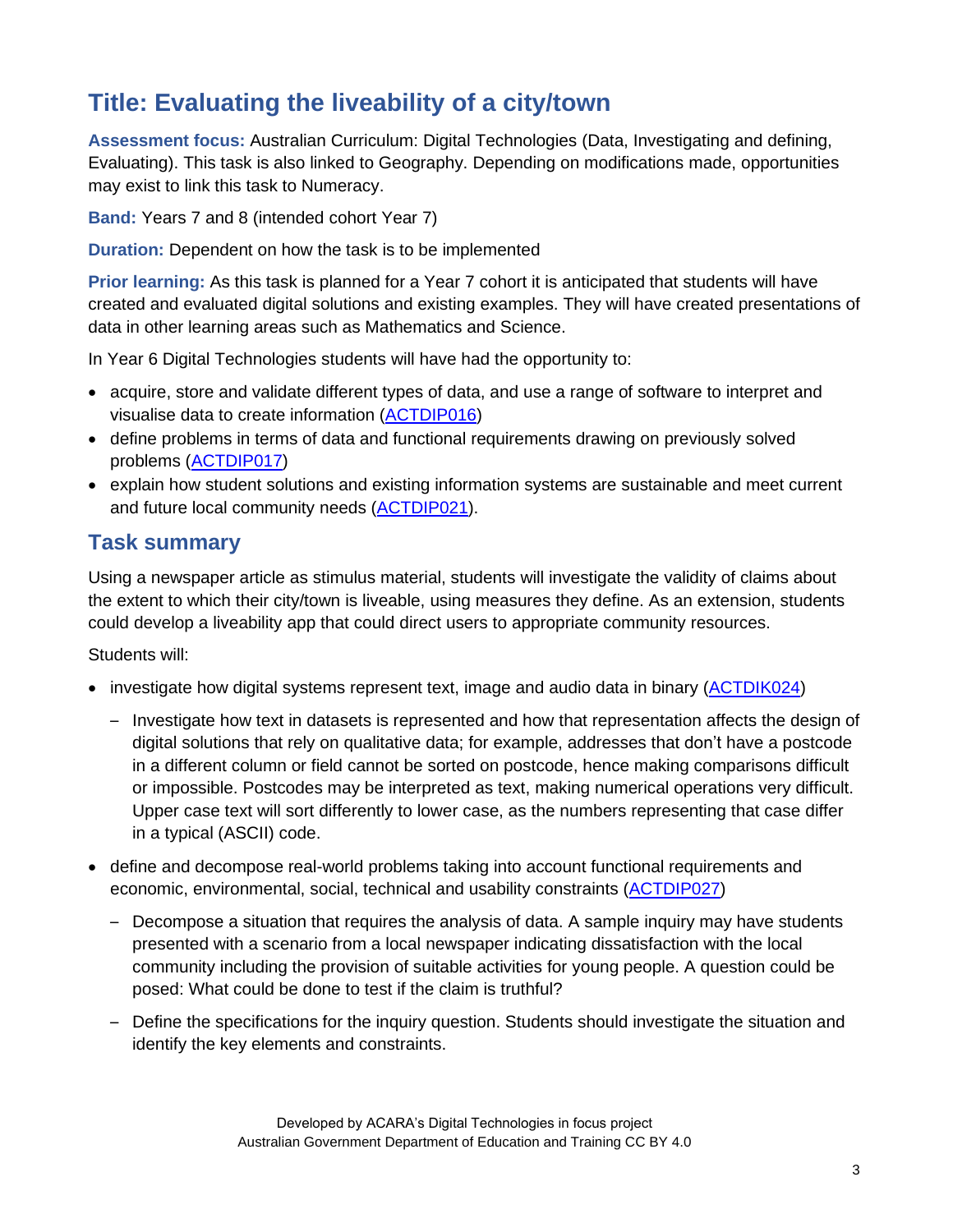- acquire data from a range of sources and evaluate authenticity, accuracy and timeliness [\(ACTDIP025\)](http://www.scootle.edu.au/ec/search?accContentId=ACTDIP025)
	- Acquire data. Download survey data from a source, e.g. Australian Bureau of Statistics, [My](https://myschool.edu.au/) [School.](https://myschool.edu.au/)
	- Consider its authenticity: Who provided data? Are they authoritative for those data? Perhaps lead a discussion regarding biases, e.g. Might surveying people on Saturday morning at the shopping centre only get those who are not playing sport?
	- Consider accuracy: What can I use to measure an entity? Is the sample size sufficient? Are questions ambiguous? How might we represent data as a number?
	- Consider timeliness: Are the data current? That is, has something changed that may have influenced the data? Has something happened to invalidate trends/analysis?
- analyse and visualise data using a range of software to create information, and use structured data to model objects or events [\(ACTDIP026\)](http://www.scootle.edu.au/ec/search?accContentId=ACTDIP026)
	- Analyse structured data. Spreadsheet and other computer-based analyses require structured data; for example, an address of '127 Eel St Parramatta 2150' is not useful if the addresses are to be sorted on postcode. If I want to send a paper mail to all people in a region, then I find them only if the postcode is numeric and in a separate column. If I want to sort on family name, I need it separately as well.

| <b>Name</b> | <b>Address</b>             |
|-------------|----------------------------|
| Ray Price   | 127 Eel St Parramatta 2150 |

*Figure 1: unstructured data example*

| <b>FirstName</b> | <b>FamilyName   Number</b> |     | <b>Street</b> | <b>Suburb</b> | <b>Postcode</b> |
|------------------|----------------------------|-----|---------------|---------------|-----------------|
| Ray              | Price                      | 127 | Eel St        | Parramatta    | 2150            |

*Figure 2: structured data example*

– Review unstructured data and consider what problems made analysis impossible. If available, use unstructured data in a task which students have to convert, or perhaps have structured data available to skip the conversion step. Students should use a spreadsheet to bring structure to data; for example, by using formulas to separate addresses into discrete street, suburb and postcode fields. Some examples of suitable formulas that perform part of this task could be given to students. Discuss the assumptions on the format of the original data and identify exceptions.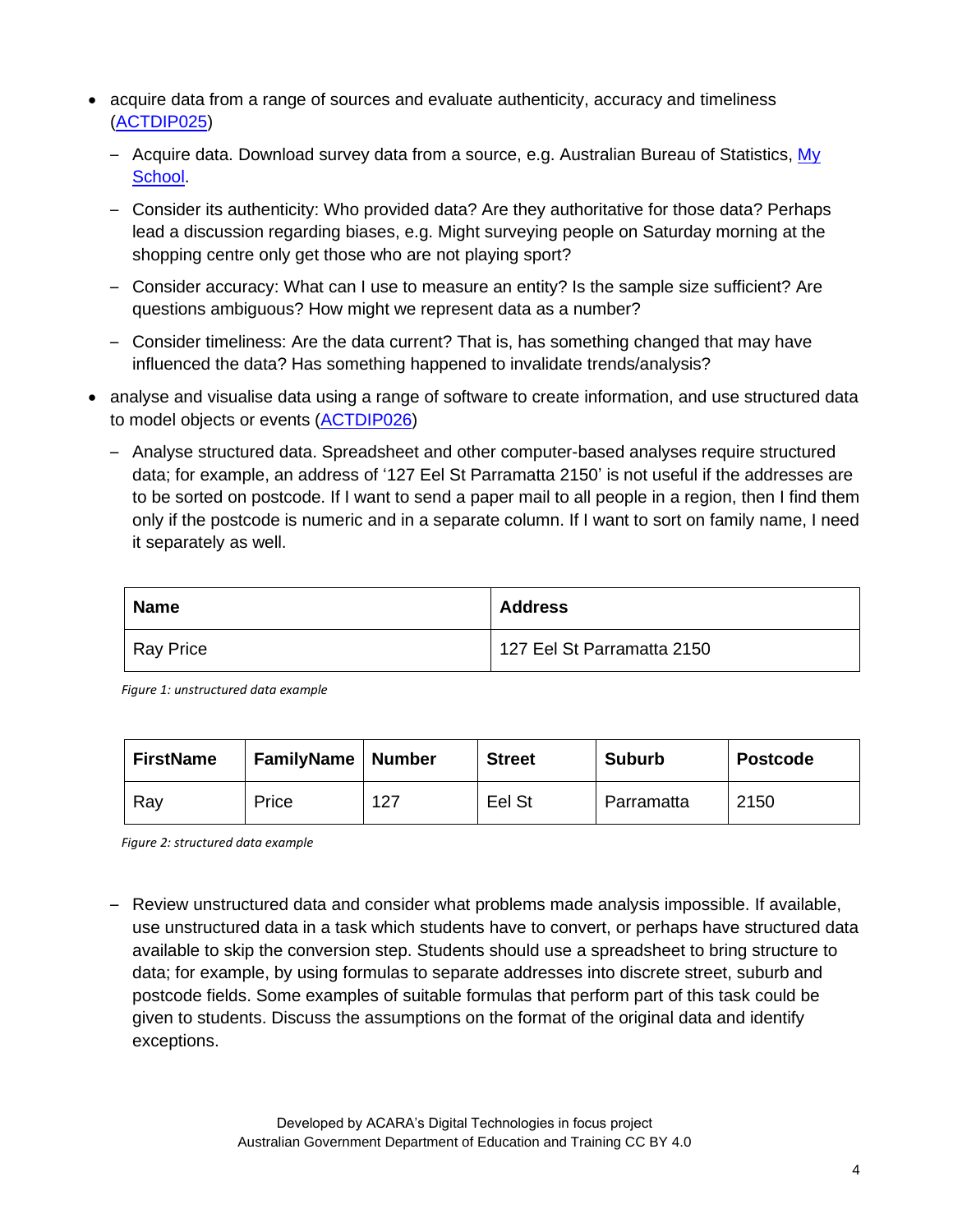- Analyse trends. Consider measures of uncertainty and central tendency; for example, mean, median, mode and range. What can be done with outliers? Would a pivot table be a better way of analysing?
- Visualise data, possibly as charts, animations, infographic or cartographic presentations. Students should give reasons for the chosen approach. Consider the suitability of the visualisation for the data and the audience. Are x, y scales appropriate?
- Model trends. Chart data to determine a trend and, consider whether a trend only exists for a few data points, for example the number of ice creams plotted against temperature may only show an upward trend between 10 °C and 40 °C.
- evaluate how student solutions and existing information systems meet needs, are innovative, and take account of future risks and sustainability [\(ACTDIP031\)](http://www.scootle.edu.au/ec/search?accContentId=ACTDIP031)
	- Define the 'need' from a teacher-supplied specification.
	- Identify risks from a trend analysis for a range that is out of scope. For example, ice cream sales increase in a linear fashion with temperature, but this trend won't continue much past 40 °C.
	- Use their data analyses to establish the level of support for a hypothesis.
	- Use basic statistical measures, such as average, on data to support or challenge the stated hypothesis.
- plan and manage projects that create and communicate ideas and information collaboratively online, taking safety and social contexts into account [\(ACTDIP032\)](http://www.scootle.edu.au/ec/search?accContentId=ACTDIP032)
	- Plan how the task will be done, including how time will be allocated, which people need to be involved and what other resources may be needed.
	- Create a database from a range of sources. This will present a liveability index and propose action(s) in response to their geographical inquiry question.
	- A spreadsheet or database engine could be used to average elements of the index, perhaps with weighting of each element. This could be used to answer questions such as: Should I buy real estate in my town? How does my town/city compare with a neighbouring town/city?

The process will be documented using the structure of the Digital Technologies processes and production skills strand for Years 7–8: investigating and defining; generating and designing; producing and implementing; evaluating; collaborating and managing.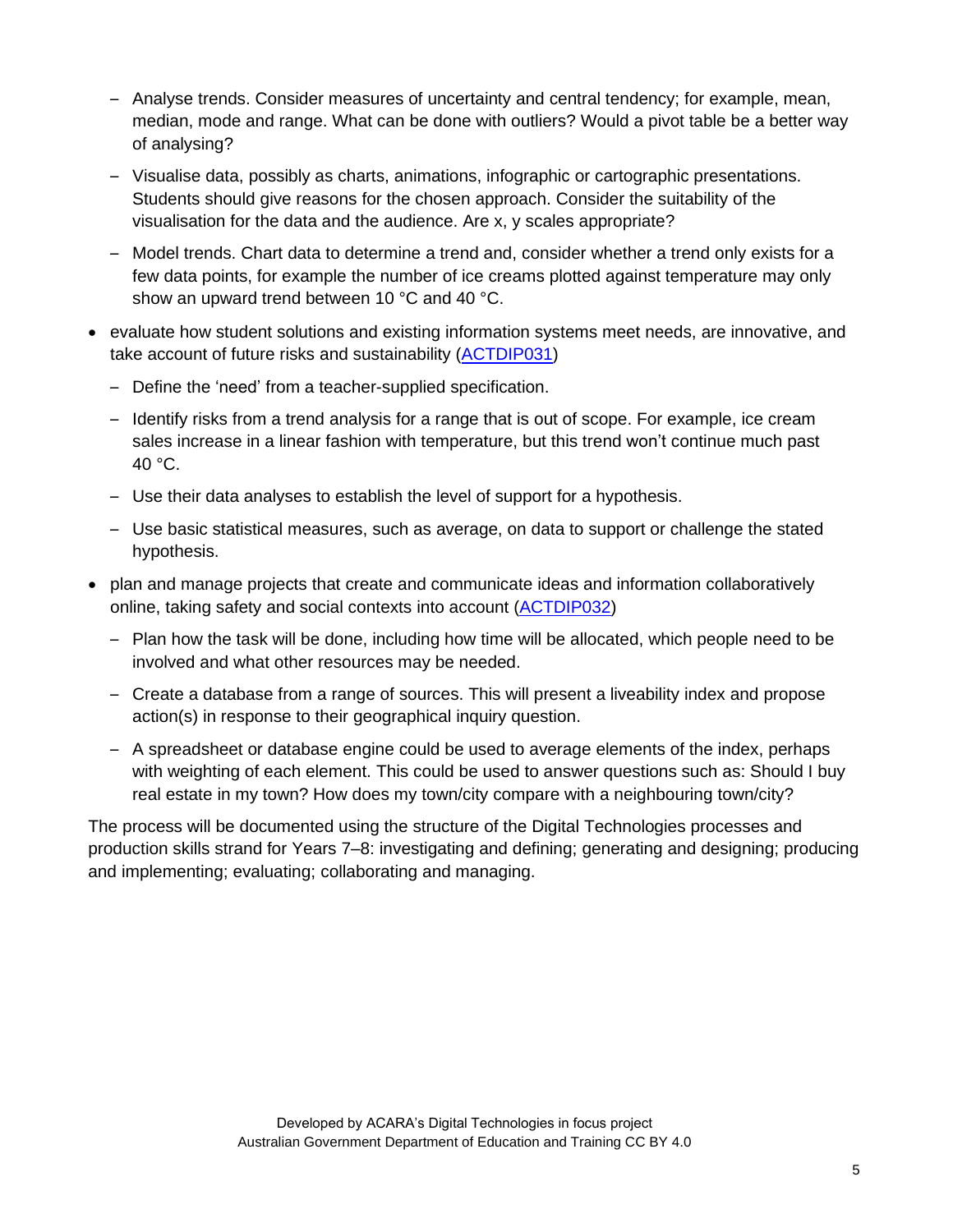# **Background information**

Datasets can be sourced from a variety of places. See Appendix 2.

### **Teacher guidance and support**

Teachers should:

- lead discussion on:
	- where data can be found (for example Figure 3)
	- their reliability, their form
	- analysis techniques
	- how data can inform decisions
- provide guidance in evaluation of datasets
- provide guidance on planning and recording the use of time, people and resources for this project.



*Figure 3: Bubble chart showing liveability data in various countries around the world Source: [www.gapminder.org](https://www.gapminder.org/) (Creative Commons CC BY licence)*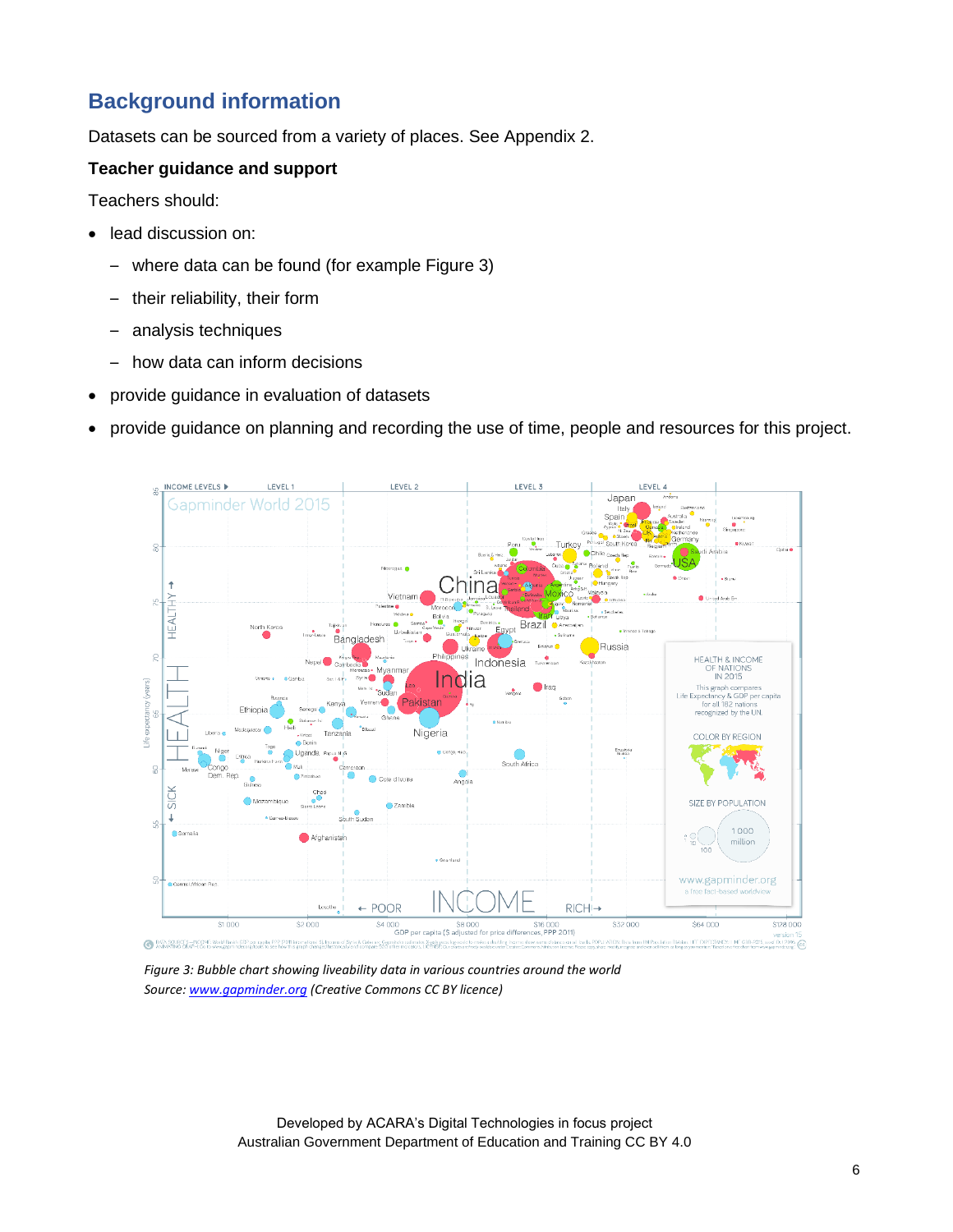# **Links to the Australian Curriculum**

Table 1 shows the related Australian Curriculum links to this task. For a more in-depth exploration of the links to the curriculum, see Appendix 1.

Table 1: Links from the task to the Australian Curriculum

| <b>Digital</b><br><b>Technologies</b><br><b>Achievement</b><br>standard<br><b>Aspects</b><br>addressed by<br>this task are<br>highlighted. | By the end of Year 8, students distinguish between different types of networks<br>and defined purposes. They explain how text, image and audio data can be<br>represented, secured and presented in digital systems.<br>Students plan and manage digital projects to create interactive information. They<br>define and decompose problems in terms of functional requirements and<br>constraints. Students design user experiences and algorithms incorporating<br>branching and iterations, and test, modify and implement digital solutions. They<br>evaluate information systems and their solutions in terms of meeting needs,<br>innovation and sustainability. They analyse and evaluate data from a range of<br>sources to model and create solutions. They use appropriate protocols when<br>communicating and collaborating online.                                                                                                         |
|--------------------------------------------------------------------------------------------------------------------------------------------|-------------------------------------------------------------------------------------------------------------------------------------------------------------------------------------------------------------------------------------------------------------------------------------------------------------------------------------------------------------------------------------------------------------------------------------------------------------------------------------------------------------------------------------------------------------------------------------------------------------------------------------------------------------------------------------------------------------------------------------------------------------------------------------------------------------------------------------------------------------------------------------------------------------------------------------------------------|
| <b>Content</b><br><b>strands</b>                                                                                                           | Digital Technologies knowledge and understanding<br>Representation of data<br>Digital Technologies processes and production skills<br>Collecting, managing and analysing data<br>Creating designed solutions by<br>investigating and defining<br>evaluating<br>collaborating and managing                                                                                                                                                                                                                                                                                                                                                                                                                                                                                                                                                                                                                                                             |
| <b>Content</b><br>descriptions                                                                                                             | Investigate how digital systems represent text, image and audio data in binary<br>$\bullet$<br>(ACTDIK024)<br>Acquire data from a range of sources and evaluate authenticity, accuracy and<br>$\bullet$<br>timeliness (ACTDIP025)<br>Analyse and visualise data using a range of software to create information,<br>$\bullet$<br>and use structured data to model objects or events (ACTDIP026)<br>Define and decompose real-world problems taking into account functional<br>requirements and economic, environmental, social, technical and usability<br>constraints (ACTDIP027)<br>Evaluate how student solutions and existing information systems meet needs,<br>$\bullet$<br>are innovative, and take account of future risks and sustainability (ACTDIP031)<br>Plan and manage projects that create and communicate ideas and information<br>$\bullet$<br>collaboratively online, taking safety and social contexts into account<br>(ACTDIP032) |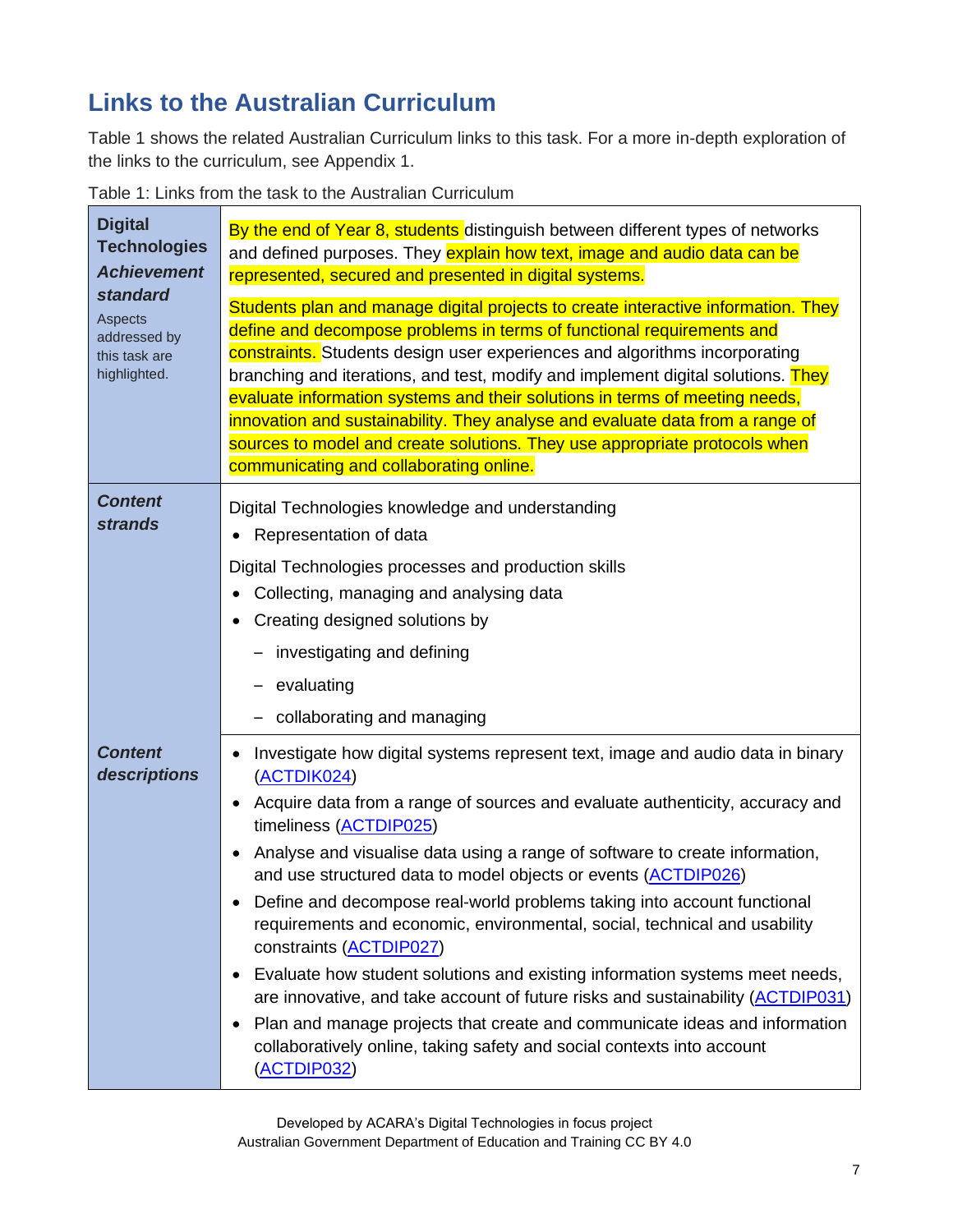| <b>Key concepts</b>                       | specification<br>$\bullet$<br>data collection<br>data representation<br>$\bullet$<br>data interpretation<br>٠<br>algorithms<br>٠<br>implementation<br>٠<br>impact<br>٠ | <b>Key ideas</b>               | Thinking in Technologies<br>$\bullet$<br>computational thinking<br>design thinking<br>systems thinking                                                                                    |
|-------------------------------------------|------------------------------------------------------------------------------------------------------------------------------------------------------------------------|--------------------------------|-------------------------------------------------------------------------------------------------------------------------------------------------------------------------------------------|
| Cross-<br>curriculum<br><b>priorities</b> | Sustainability<br>$\bullet$                                                                                                                                            | <b>General</b><br>capabilities | Information and<br>$\bullet$<br><b>Communication Technology</b><br>(ICT) Capability<br><b>Ethical Understanding</b><br>$\bullet$<br><b>Personal and Social</b><br>$\bullet$<br>Capability |

## **Assessment**

## **Assessment planner**

| <b>Achievement standard</b><br>(relevant aspect of the<br>achievement standard to be<br>assessed)            | <b>Student evidence</b><br>(what student evidence will be considered to judge if the<br>achievement standard aspect has been met)                                                    |
|--------------------------------------------------------------------------------------------------------------|--------------------------------------------------------------------------------------------------------------------------------------------------------------------------------------|
| <b>Digital Technologies</b>                                                                                  | Student:                                                                                                                                                                             |
| explain how text, image and<br>audio data can be represented,<br>secured and presented in digital<br>systems | explains the relationship between text data and how they<br>are represented and presented in digital systems<br>(qualitative data such as Likert scale presented as<br>numeric data) |
| define and decompose problems<br>in terms of functional requirements<br>and constraints                      | creates a mind map of the decomposition of the situation<br>and identifying key elements and constraints<br>identifies the evaluation criteria for a solution                        |
| plan and manage digital projects                                                                             | creates a database from two or more datasets related to<br>liveability                                                                                                               |
|                                                                                                              | calculates a liveability index (a value) from the collected<br>data                                                                                                                  |
|                                                                                                              | creates an appropriate visualisation of the data analysis to<br>meet the specifications*                                                                                             |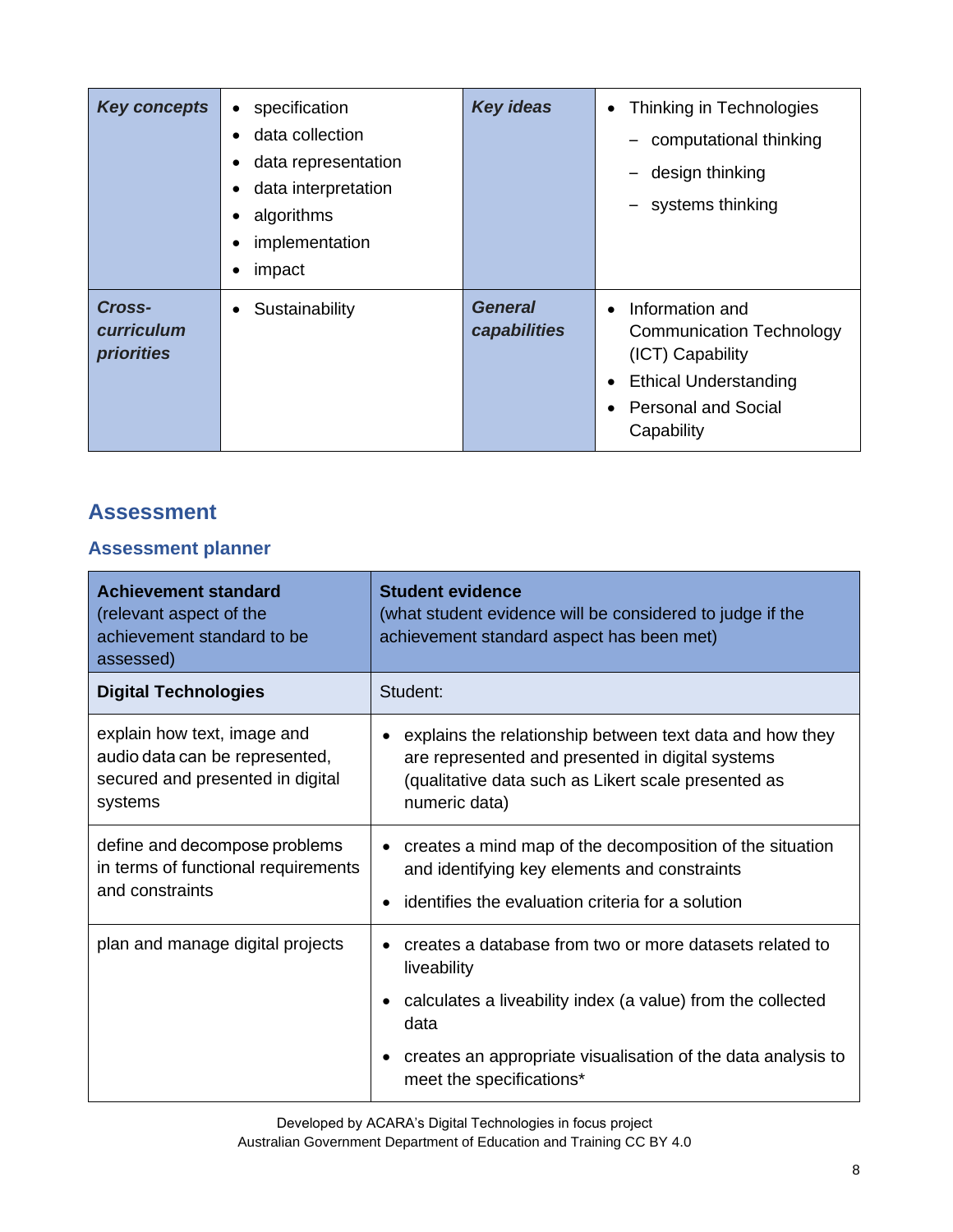| evaluate information systems and<br>their solutions in terms of meeting<br>needs, innovation and<br>sustainability | identifies limits and assumptions of their analysis<br>describes how their database solution meets identified<br>needs<br>explains the innovative features of the proposed solution                                                                              |
|--------------------------------------------------------------------------------------------------------------------|------------------------------------------------------------------------------------------------------------------------------------------------------------------------------------------------------------------------------------------------------------------|
| analyse and evaluate data from a<br>range of sources to model and<br>create solutions                              | responds to questions about their datasets; for example,<br>authenticity, accuracy and timeliness<br>analyses trends, including measures of uncertainty and<br>central tendency presented as statements<br>describes how they reviewed unstructured data to meet |
|                                                                                                                    | specifications<br>creates an appropriate visualisation of the data analysis to<br>meet the specifications*<br>justifies the appropriateness of the conclusion for the<br>defined purpose of the geographical inquiry                                             |

\* Specifications of the task as agreed between the student and the teacher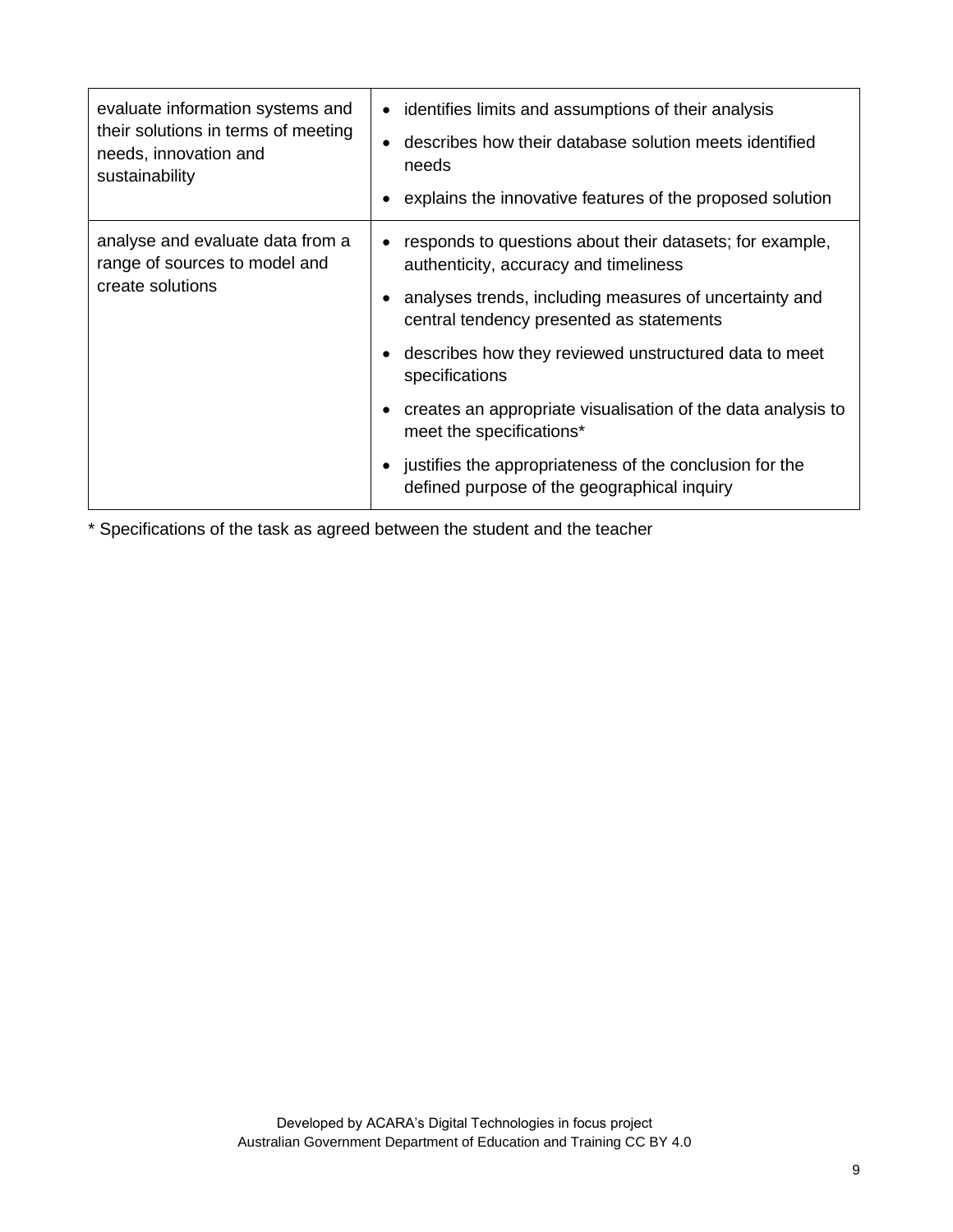### **Sample assessment rubric Years 7–8 (Data)**

The rubric below shows only Digital Technologies achievement standard. **Note:** Not all rubric entries included may be needed. Teachers should choose only those that apply to their situation. There are opportunities to include Geography and Numeracy in the assessment.

| <b>Digital</b><br><b>Technologies</b><br>Processes and<br>production skills | <b>Above standard</b><br>Students:                                                                                                                                                                                      | <b>At standard</b><br>Students:                                                                                                                                                             | <b>Below standard</b><br>Students:                                     |
|-----------------------------------------------------------------------------|-------------------------------------------------------------------------------------------------------------------------------------------------------------------------------------------------------------------------|---------------------------------------------------------------------------------------------------------------------------------------------------------------------------------------------|------------------------------------------------------------------------|
| Collecting,<br>managing and<br>analysing data<br>(Authenticity)             | identify sources and<br>confirm data with<br>another authoritative<br>source                                                                                                                                            | identify sources and<br>describe why they are<br>authoritative for the<br>data                                                                                                              | identify source and<br>state or assume that it<br>is authoritative     |
| (Accuracy)                                                                  | compare statements<br>made by data provider<br>with other providers to<br>check accuracy and<br>validity                                                                                                                | refer to statements by<br>the supplier of the data<br>and make their own<br>statement to<br>verify/support the claim                                                                        | record a personal<br>statement about<br>accuracy                       |
| (Timeliness)                                                                | describe how the<br>collection time is<br>relevant to the questions<br>asked of the data and<br>explain how data are<br>only truly reflective of the<br>current time                                                    | describe how the<br>collection time is<br>relevant to the<br>questions asked of the<br>data                                                                                                 | make inaccurate<br>statements about the<br>importance of<br>timeliness |
| (Analyse data)                                                              | identify trends and<br>relationships between<br>datasets using<br>visualisation tools and<br>examine correlations<br>with other datasets                                                                                | identify trends and<br>relationships between<br>datasets using<br>visualisation tools                                                                                                       | identify some trends<br>and relationships<br>between datasets          |
| (Visualise data)                                                            | create effective<br>visualisation for an<br>identified audience<br>(chart, trend line,<br>cartographic, heat map<br>with appropriate scales<br>on all axes) and justify<br>how the visualisation<br>aids interpretation | create appropriate<br>visualisation (chart,<br>trend line, cartographic,<br>heat map with<br>appropriate scales on<br>all axes) and explain<br>how the visualisation<br>aids interpretation | create a visualisation<br>with limited features<br>and explanation     |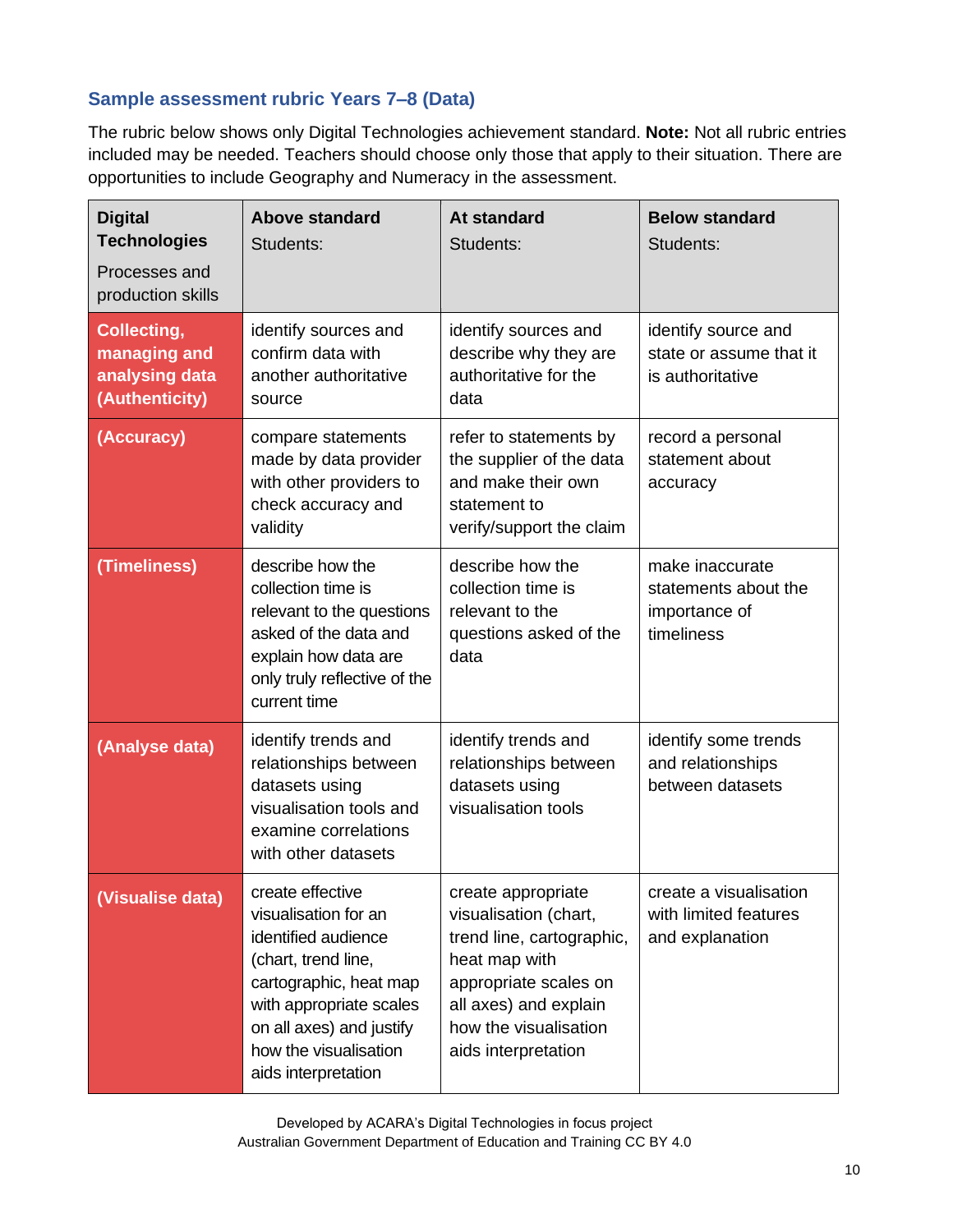| <b>Digital</b><br><b>Technologies</b><br>Processes and<br>production skills | <b>Above standard</b><br>Students:                                                                                                                                                                                                                                     | <b>At standard</b><br>Students:                                                                                                                                                                                                             | <b>Below standard</b><br>Students:                                                                                                                |
|-----------------------------------------------------------------------------|------------------------------------------------------------------------------------------------------------------------------------------------------------------------------------------------------------------------------------------------------------------------|---------------------------------------------------------------------------------------------------------------------------------------------------------------------------------------------------------------------------------------------|---------------------------------------------------------------------------------------------------------------------------------------------------|
| <b>(Structured</b><br>data)                                                 | plan and organise data<br>to enhance collection<br>and analysis of data                                                                                                                                                                                                | explain how the<br>structure of the data<br>aids analysis                                                                                                                                                                                   | use data that are<br>unstructured without<br>attempting to<br>structure them                                                                      |
| (Model)                                                                     | describe and justify any<br>processes used to<br>alter, simplify or<br>otherwise improve the<br>provided structure to<br>enable alternative<br>analysis techniques<br>identify and explain the<br>different ways trends<br>can be mapped from<br>the existing datasets | describe any processes<br>used to alter, simplify or<br>otherwise change the<br>provided structure to<br>enable alternative<br>analysis techniques<br>identify the extent to<br>which trends can be<br>mapped from the<br>existing datasets | list steps to analyse<br>data<br>identify a trend                                                                                                 |
| <b>Investigating</b><br>and defining<br>(Define and<br>decompose)           | decompose the<br>situation and identify<br>key elements and<br>constraints including<br>justification<br>identify a<br>comprehensive set of<br>evaluation criteria                                                                                                     | decompose the<br>situation and identify<br>key elements and<br>constraints<br>identify the evaluation<br>criteria for a solution                                                                                                            | decompose the<br>situation and identify<br>some elements and<br>constraints<br>identify some<br>appropriate evaluation<br>criteria for a solution |
| <b>Evaluating</b>                                                           | outline possible data<br>inconsistencies and<br>suggest improvements<br>to collection and/or<br>analysis                                                                                                                                                               | relate findings to<br>specification and<br>present a conclusion                                                                                                                                                                             | give findings but do not<br>relate or make minimal<br>reference to<br>specifications                                                              |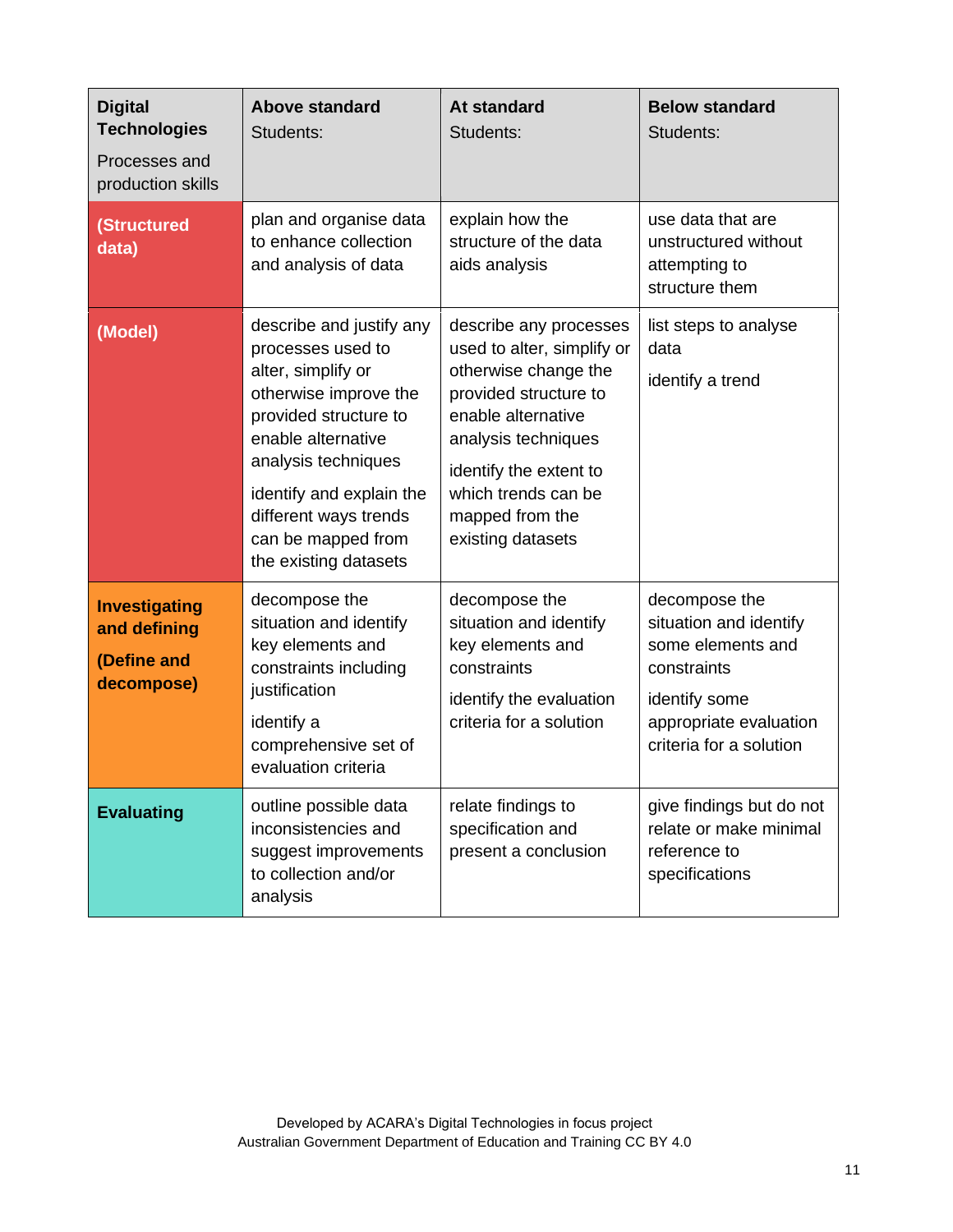# **Appendix 1**

# **Australian Curriculum links (in detail)**

Developed by ACARA's Digital Technologies in focus project Australian Government Department of Education and Training CC BY 4.0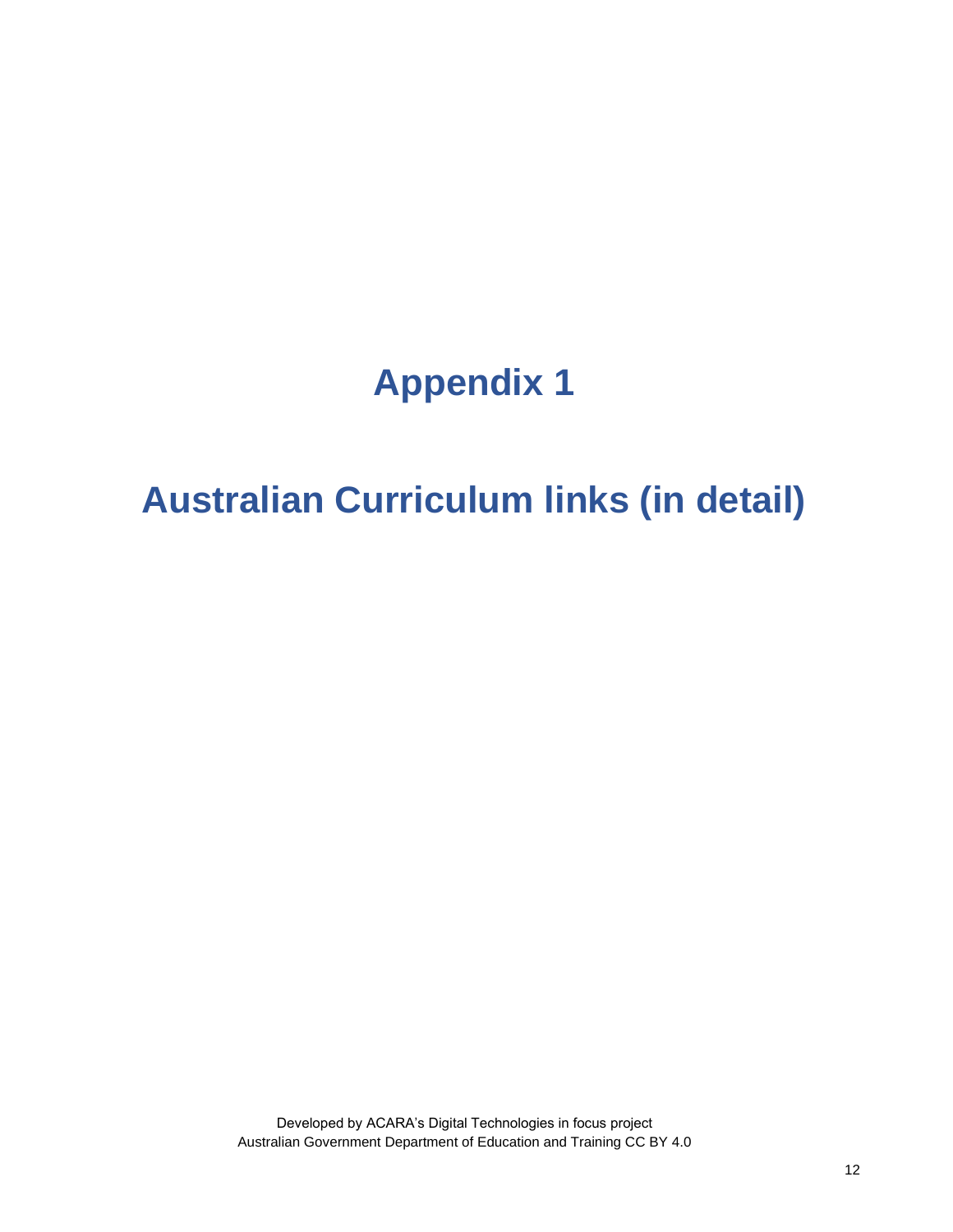## **Links to the Australian Curriculum**

### **Digital Technologies**

#### **Achievement standard**

By the end of Year 8, students distinguish between different types of networks and defined purposes. They explain how text, image and audio data can be represented, secured and presented in digital systems.

Students plan and manage digital projects to create interactive information. They define and decompose problems in terms of functional requirements and constraints. Students design user experiences and algorithms incorporating branching and iterations, and test, modify and implement digital solutions. They evaluate information systems and their solutions in terms of meeting needs, innovation and sustainability. They analyse and evaluate data from a range of sources to model and create solutions. They use appropriate protocols when communicating and collaborating online.

### **Content descriptions**

Investigate how digital systems represent text, image and audio data in binary [\(ACTDIK024\)](http://www.scootle.edu.au/ec/search?accContentId=ACTDIK024)

Acquire data from a range of sources and evaluate authenticity, accuracy and timeliness [\(ACTDIP025\)](http://www.scootle.edu.au/ec/search?accContentId=ACTDIP025)

Analyse and visualise data using a range of software to create information, and use structured data to model objects or events [\(ACTDIP026\)](http://www.scootle.edu.au/ec/search?accContentId=ACTDIP026)

Define and decompose real-world problems taking into account functional requirements and economic, environmental, social, technical and usability constraints [\(ACTDIP027\)](http://www.scootle.edu.au/ec/search?accContentId=ACTDIP027)

Evaluate how student solutions and existing information systems meet needs, are innovative, and take account of future risks and sustainability [\(ACTDIP031\)](http://www.scootle.edu.au/ec/search?accContentId=ACTDIP031)

Plan and manage projects that create and communicate ideas and information collaboratively online, taking safety and social contexts into account [\(ACTDIP032\)](http://www.scootle.edu.au/ec/search?accContentId=ACTDIP032)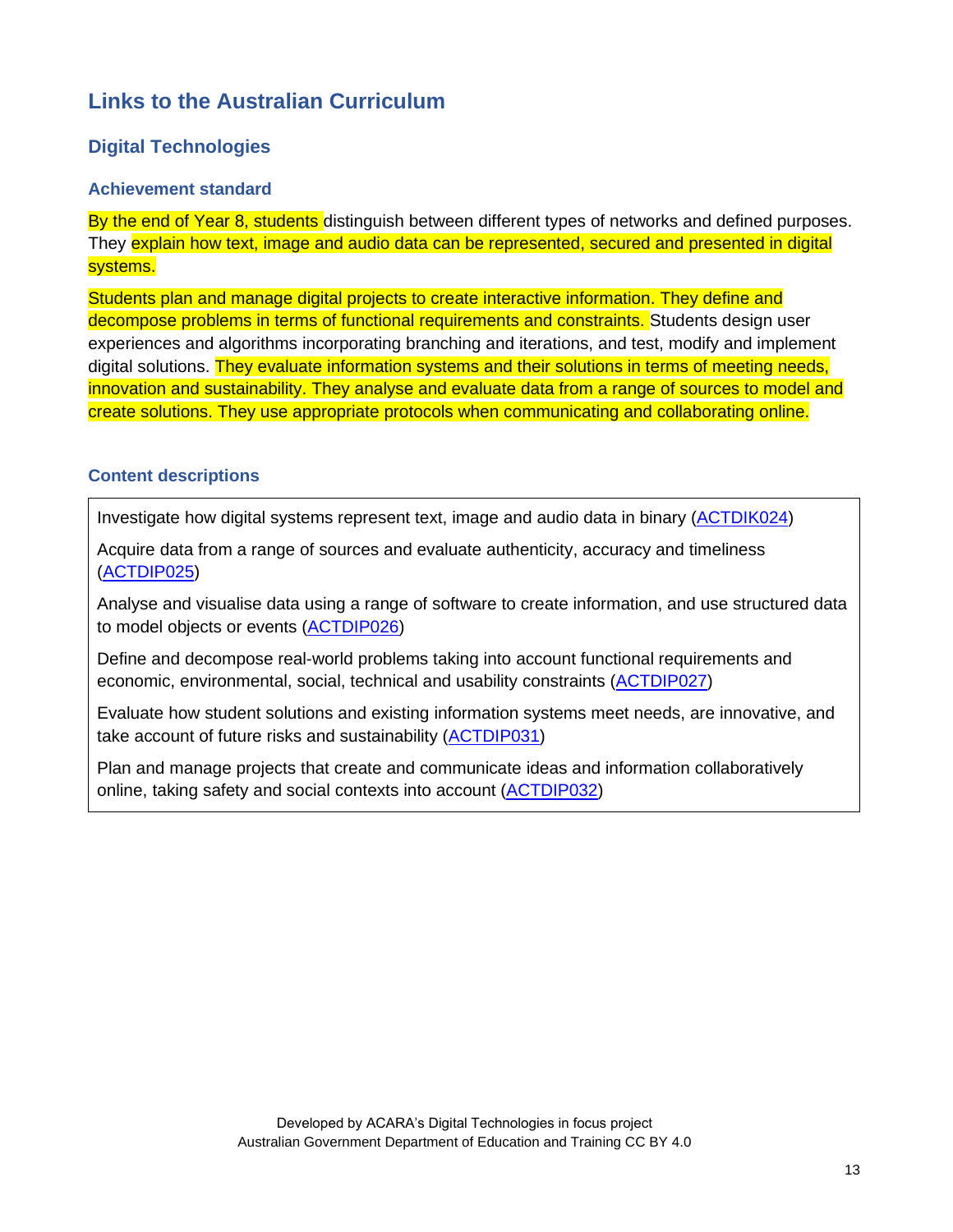### **Content strands**

| Digital Technologies knowledge and<br>understanding |   | <b>Digital Technologies processes and</b><br>production skills |   |
|-----------------------------------------------------|---|----------------------------------------------------------------|---|
| Representation of data                              | X | Collecting, managing and analysing data                        | X |
| Digital systems                                     |   | Creating digital solutions by:<br>investigating and defining   | X |
|                                                     |   | generating and designing<br>producing and implementing         |   |
|                                                     |   | evaluating                                                     | X |
|                                                     |   | collaborating and managing                                     |   |

## **Links to the key ideas**

| <b>Creating preferred</b><br>futures                          | Students develop solutions to meet needs considering impacts<br>on liveability, economic prosperity and environmental<br>sustainability.                                                                                                                                                                                                        |   |
|---------------------------------------------------------------|-------------------------------------------------------------------------------------------------------------------------------------------------------------------------------------------------------------------------------------------------------------------------------------------------------------------------------------------------|---|
| <b>Project management</b>                                     | Students will develop skills to manage projects to successful<br>completion through planning, organising and monitoring<br>timelines, activities and the use of resources.                                                                                                                                                                      |   |
| <b>Thinking in</b><br><b>Technologies</b><br>Systems thinking | Systems thinking is a holistic approach to the identification and<br>solving of problems where the focal points are treated as<br>components of a system, and their interactions and<br>interrelationships are analysed individually to see how they<br>influence the functioning of the entire system.                                         | X |
| Design thinking                                               | Design thinking involves the use of strategies for understanding<br>design needs and opportunities, visualising and generating<br>creative and innovative ideas, planning, and analysing and<br>evaluating those ideas that best meet the criteria for success.                                                                                 | X |
| Computational thinking                                        | Computational thinking is a problem-solving method that is<br>applied to create solutions that can be implemented using digital<br>technologies. It involves integrating strategies, such as<br>organising data logically, breaking down problems into parts,<br>interpreting patterns and models and designing and<br>implementing algorithms. | X |

Read more about the key ideas in the Australian Curriculum: [Technologies.](https://www.australiancurriculum.edu.au/f-10-curriculum/technologies/key-ideas/)

Developed by ACARA's Digital Technologies in focus project Australian Government Department of Education and Training CC BY 4.0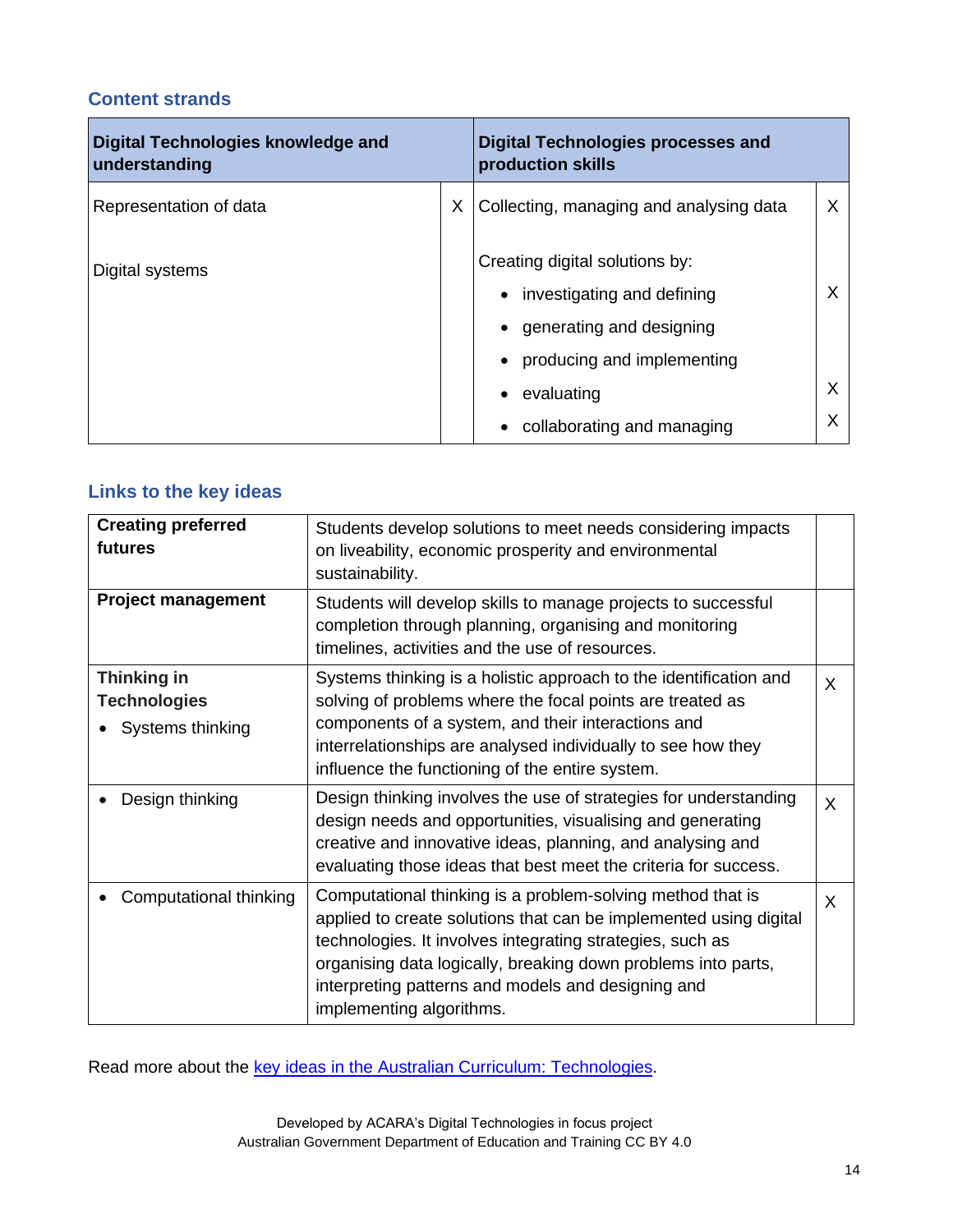### **Links to the key concepts**

The key [concepts](https://www.australiancurriculum.edu.au/f-10-curriculum/technologies/digital-technologies/structure/) that underpin the Digital Technologies curriculum establish a way of thinking about problems, opportunities and information systems and provide a framework for knowledge and practice. (Colour coding is based on the **Australian [Computing](https://aca.edu.au/#what-is-the-digital-technologies-curriculum) Academy scheme**.)

| abstraction         | underpins all content, particularly the content descriptions relating to<br>the concepts of data representation, and specification, algorithms and<br>implementation                                                               |              |
|---------------------|------------------------------------------------------------------------------------------------------------------------------------------------------------------------------------------------------------------------------------|--------------|
| data collection     | (properties, sources and collection of data)                                                                                                                                                                                       |              |
| data representation | (symbolism and separation)<br>Likert scale or similar                                                                                                                                                                              | $\mathsf{X}$ |
| data interpretation | (patterns and contexts)<br>• visualisation and drawing conclusion(s)                                                                                                                                                               | $\mathsf{X}$ |
| specification       | (descriptions and techniques)<br>• design of data flow from collection through to representation and<br>interpretation; that is, what data will be collected and in what<br>form it will be collected to inform the final decision | $\mathsf{X}$ |
| algorithms          | (following and describing)<br>clean-up of datasets                                                                                                                                                                                 | X            |
| implementation      | (translating and programming)<br>final report/presentation/recommendations                                                                                                                                                         | $\mathsf{X}$ |
| digital systems     | (hardware, software, and networks and the internet)                                                                                                                                                                                |              |
| interactions        | (people and digital systems, data and processes)                                                                                                                                                                                   |              |
| impact              | (sustainability and empowerment)<br>• evaluating hypothesis in light of data                                                                                                                                                       | $\mathsf{X}$ |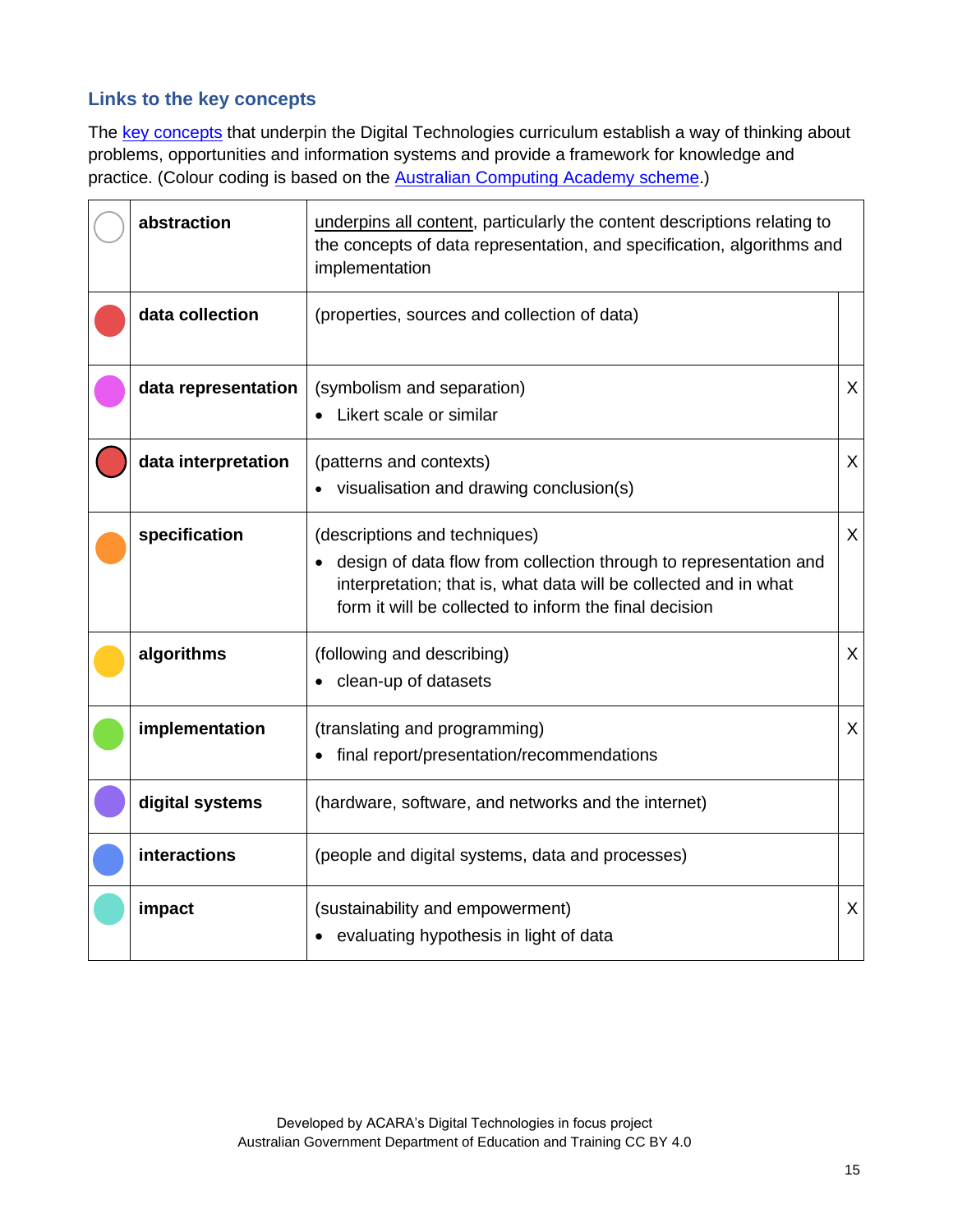## **Cross-curriculum priorities** [Read](https://www.australiancurriculum.edu.au/f-10-curriculum/cross-curriculum-priorities/) more …

| <b>Aboriginal and Torres Strait</b><br><b>Islander histories and cultures</b> | Asia and Australia's engagement<br>with Asia | <b>Sustainability</b> |
|-------------------------------------------------------------------------------|----------------------------------------------|-----------------------|
|                                                                               |                                              |                       |

## **General capabilities** [Read](https://www.australiancurriculum.edu.au/f-10-curriculum/general-capabilities/) more …

| Literacy | <b>Numeracy</b> | <b>ICT</b><br><b>Capability</b> | <b>Critical and</b><br><b>Creative</b><br><b>Thinking</b> | <b>Ethical</b><br><b>Understanding</b> | <b>Personal and</b><br><b>Social</b><br><b>Capability</b> | <b>Intercultural</b><br>Understanding |
|----------|-----------------|---------------------------------|-----------------------------------------------------------|----------------------------------------|-----------------------------------------------------------|---------------------------------------|
|          |                 |                                 |                                                           |                                        |                                                           |                                       |

## **Links to ICT Capability continuum: Level 5** [Read](https://www.australiancurriculum.edu.au/f-10-curriculum/general-capabilities/information-and-communication-technology-ict-capability/) more *…*

Depending on the year level, please adjust content to appropriate level.

| Applying social and ethical protocols and practices when using ICT                                                                                                                                                                   |              |  |
|--------------------------------------------------------------------------------------------------------------------------------------------------------------------------------------------------------------------------------------|--------------|--|
| apply practices that comply with legal obligations regarding the ownership and use of digital<br>products resources                                                                                                                  | X            |  |
| independently apply strategies for determining the appropriate type of digital information suited to<br>the location of storage and adequate security for online environments                                                        |              |  |
| identify and value the rights to identity, privacy and emotional safety for themselves and others<br>when using ICT and apply generally accepted social protocols when using ICT to collaborate with<br>local and global communities | X            |  |
| explain the benefits and risks of the use of ICT for particular people in work and home<br>environments                                                                                                                              |              |  |
| <b>Investigating with ICT</b>                                                                                                                                                                                                        |              |  |
| use a range of ICT to analyse information in terms of implicit patterns and structures as a basis to<br>plan an information search or generation                                                                                     |              |  |
| locate, retrieve or generate information using search facilities and organise information in<br>meaningful ways                                                                                                                      | X            |  |
| assess the suitability of data or information using appropriate own criteria                                                                                                                                                         | X            |  |
| <b>Creating with ICT</b>                                                                                                                                                                                                             |              |  |
| use appropriate ICT to collaboratively generate ideas and develop plans                                                                                                                                                              | $\mathsf{X}$ |  |
| design and modify simple digital solutions, or multimodal creative outputs or data transformations<br>for particular audiences and purposes following recognised conventions                                                         | $\mathsf{X}$ |  |
| <b>Communicating with ICT</b>                                                                                                                                                                                                        |              |  |
| select and use appropriate ICT tools safely to lead groups in sharing and exchanging information,<br>and taking part in online projects or active collaborations with appropriate global audiences                                   |              |  |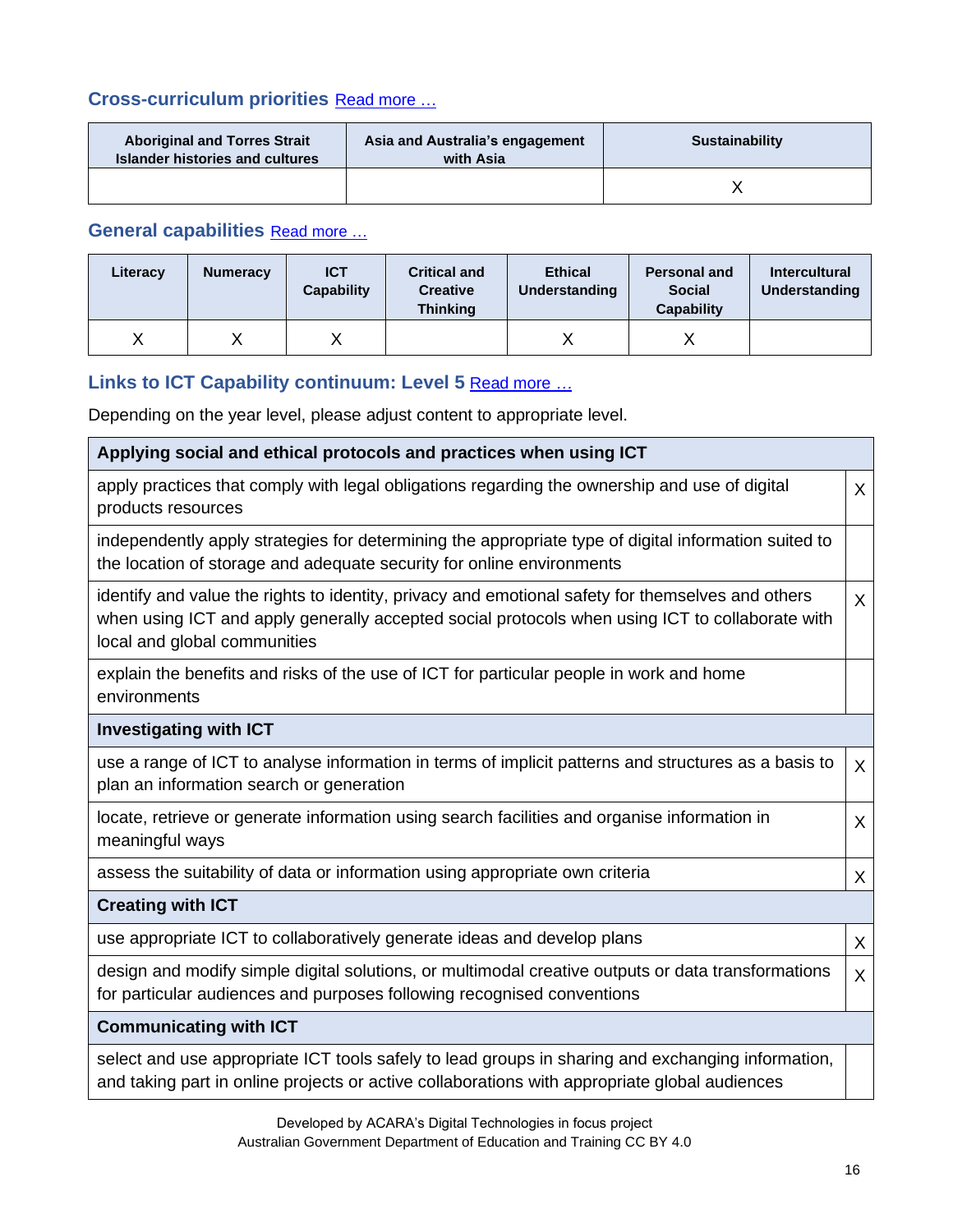| understand that there are various methods of collaboration through computer mediated<br>communications that vary in form and control                                                                             |         |
|------------------------------------------------------------------------------------------------------------------------------------------------------------------------------------------------------------------|---------|
| <b>Managing and operating ICT</b>                                                                                                                                                                                |         |
| independently select and operate a range of devices by adjusting relevant software functions to<br>suit specific tasks, and independently use common troubleshooting procedures to solve routine<br>malfunctions | $\sf X$ |
| identify and compare networked ICT system components including between hardware, software<br>and data                                                                                                            |         |
| manage and maintain data for groups of users using a variety of methods and systems                                                                                                                              |         |

## **Links to Literacy**

In this Year 7–8 task in Digital Technologies, students have the opportunity to develop literacy by comprehending texts through listening, reading and viewing; composing texts through speaking, writing and creating; and using grammar, word and visual knowledge. They practise literacy skills as they listen to instructions and identify and respond to key information in spoken and multimodal texts, compose and edit learning area texts, and use language to interact with others. As students record observations, connect and express ideas, and make comparisons, they apply their knowledge of grammar and use subject-specific vocabulary. Students also use language to evaluate an object, action or text, and language that is designed to persuade the reader/viewer.

Visit Literacy general capability [https://www.australiancurriculum.edu.au/f-10-curriculum/general](https://www.australiancurriculum.edu.au/f-10-curriculum/general-capabilities/literacy/)[capabilities/literacy/](https://www.australiancurriculum.edu.au/f-10-curriculum/general-capabilities/literacy/)

Visit National Literacy Learning Progression [https://www.australiancurriculum.edu.au/resources/national-literacy-and-numeracy-learning](https://www.australiancurriculum.edu.au/resources/national-literacy-and-numeracy-learning-progressions/national-literacy-learning-progression/)[progressions/national-literacy-learning-progression/](https://www.australiancurriculum.edu.au/resources/national-literacy-and-numeracy-learning-progressions/national-literacy-learning-progression/)

## **Links to Numeracy**

In this Year 7–8 task in Digital Technologies, students have the opportunity to develop numeracy by identifying trends using number rules and relationships.

In using software, materials, tools and equipment, students have opportunities to model, represent, order and use numbers in real-life situations. They gather, record and display data as tables, diagrams and graphs; explain findings; and recognise patterns. They compare, interpret and assess the effectiveness of different data displays of the same information.

Visit Numeracy general capability [https://www.australiancurriculum.edu.au/f-10-curriculum/general](https://www.australiancurriculum.edu.au/f-10-curriculum/general-capabilities/numeracy/)[capabilities/numeracy/](https://www.australiancurriculum.edu.au/f-10-curriculum/general-capabilities/numeracy/)

Visit National Numeracy Learning Progression [https://www.australiancurriculum.edu.au/resources/national-literacy-and-numeracy-learning](https://www.australiancurriculum.edu.au/resources/national-literacy-and-numeracy-learning-progressions/national-numeracy-learning-progression/)[progressions/national-numeracy-learning-progression/](https://www.australiancurriculum.edu.au/resources/national-literacy-and-numeracy-learning-progressions/national-numeracy-learning-progression/)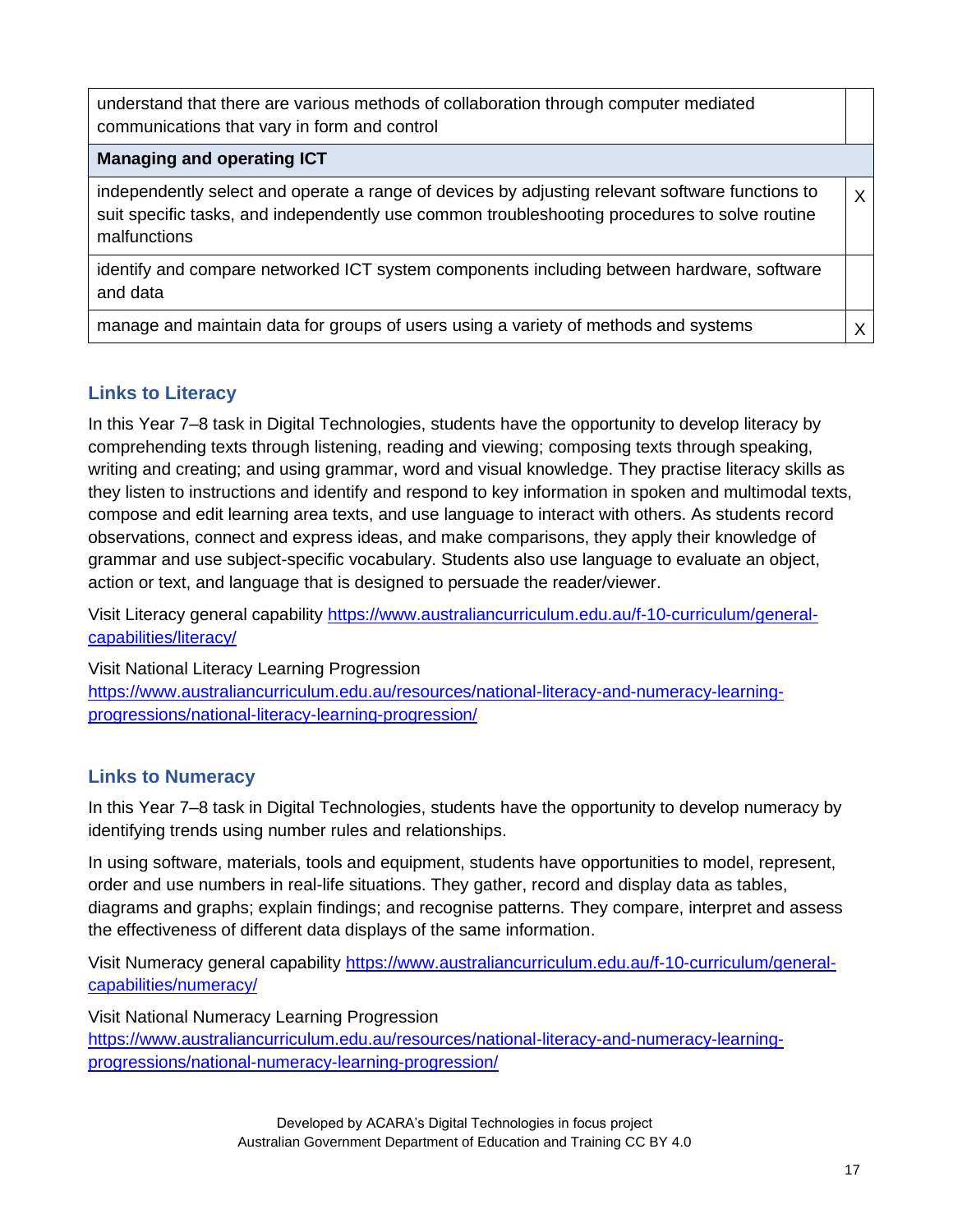## **Links to other learning areas**

## **HASS: Geography**

**Links to the Year 7 Geography achievement standard** (Aspects addressed by the task are highlighted.)

- describe geographical processes that influence the characteristics of places and how the characteristics of places are perceived and valued differently
- explain interconnections within people and places and environments and between people and places and describe how these interconnections change places and environments
- describe alternative strategies to a geographical challenge referring to environmental, economic and social factors
- identify geographically significant questions to frame an inquiry
- evaluate a range of primary and secondary sources to locate useful information and data
- record and represent data and the location and distribution of geographical phenomena in a range of forms, including large-scale and small-scale maps that conform to cartographic conventions
- interpret and analyse geographical maps, data and other information to propose simple explanations for spatial distributions, patterns, trends and relationships, and draw conclusions
- present findings and arguments using relevant geographical terminology and digital technologies in a range of communication forms
- propose action in response to a geographical challenge, taking account of environmental, economic and social factors, and describe the expected effects of their proposal

### **Content descriptions: Geographical Inquiry and Skills**

### *Collecting, recording, evaluating and representing*

Evaluate sources for their reliability and usefulness and select, collect and record relevant geographical data and information, using ethical protocols, from appropriate primary and secondary sources [\(ACHGS048\)](http://www.scootle.edu.au/ec/search?accContentId=ACHGS048)

### *Interpreting, analysing and concluding*

• Interpret geographical data and other information using qualitative and quantitative methods, and digital and spatial technologies as appropriate, to identify and propose explanations for spatial distributions, patterns and trends, and infer relationships [\(ACHGS051\)](http://www.scootle.edu.au/ec/search?accContentId=ACHGS059)

## *Communicating*

• Present findings, arguments and ideas in a range of communication forms selected to suit a particular audience and purpose; using geographical terminology and digital technologies as appropriate [\(ACHGS053\)](http://www.scootle.edu.au/ec/search?accContentId=ACHGS053)

### *Reflecting and responding*

• Reflect on their learning to propose individual and collective action in response to a contemporary geographical challenge, taking account of environmental, economic and social considerations, and predict the expected outcomes of their proposal [\(ACHGS054\)](http://www.scootle.edu.au/ec/search?accContentId=ACHGS054)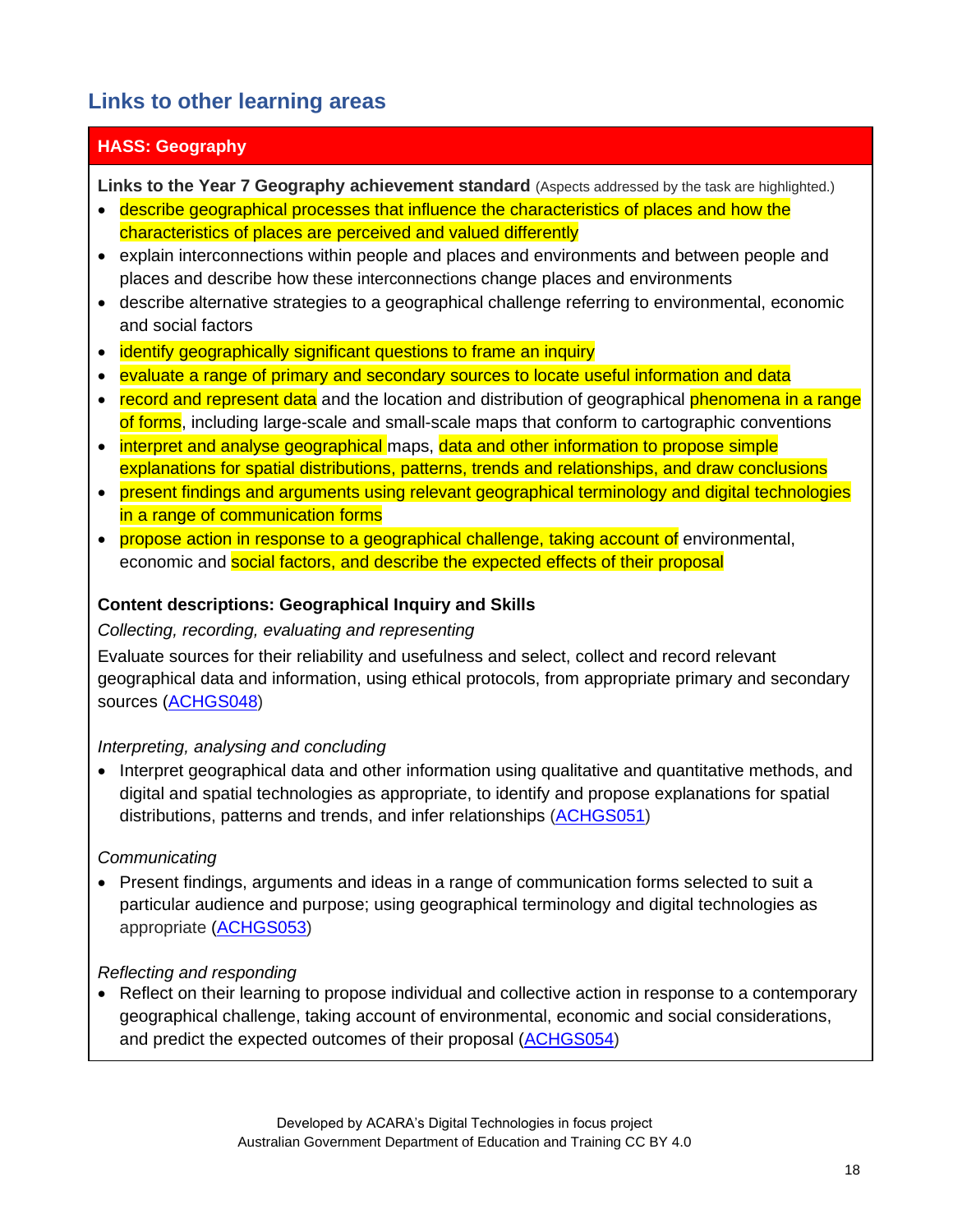# **Appendix 2**

# **Support materials**

**Things to think about** *Rich questions and discussion starters* Students with diverse needs

**Resources**

Developed by ACARA's Digital Technologies in focus project Australian Government Department of Education and Training CC BY 4.0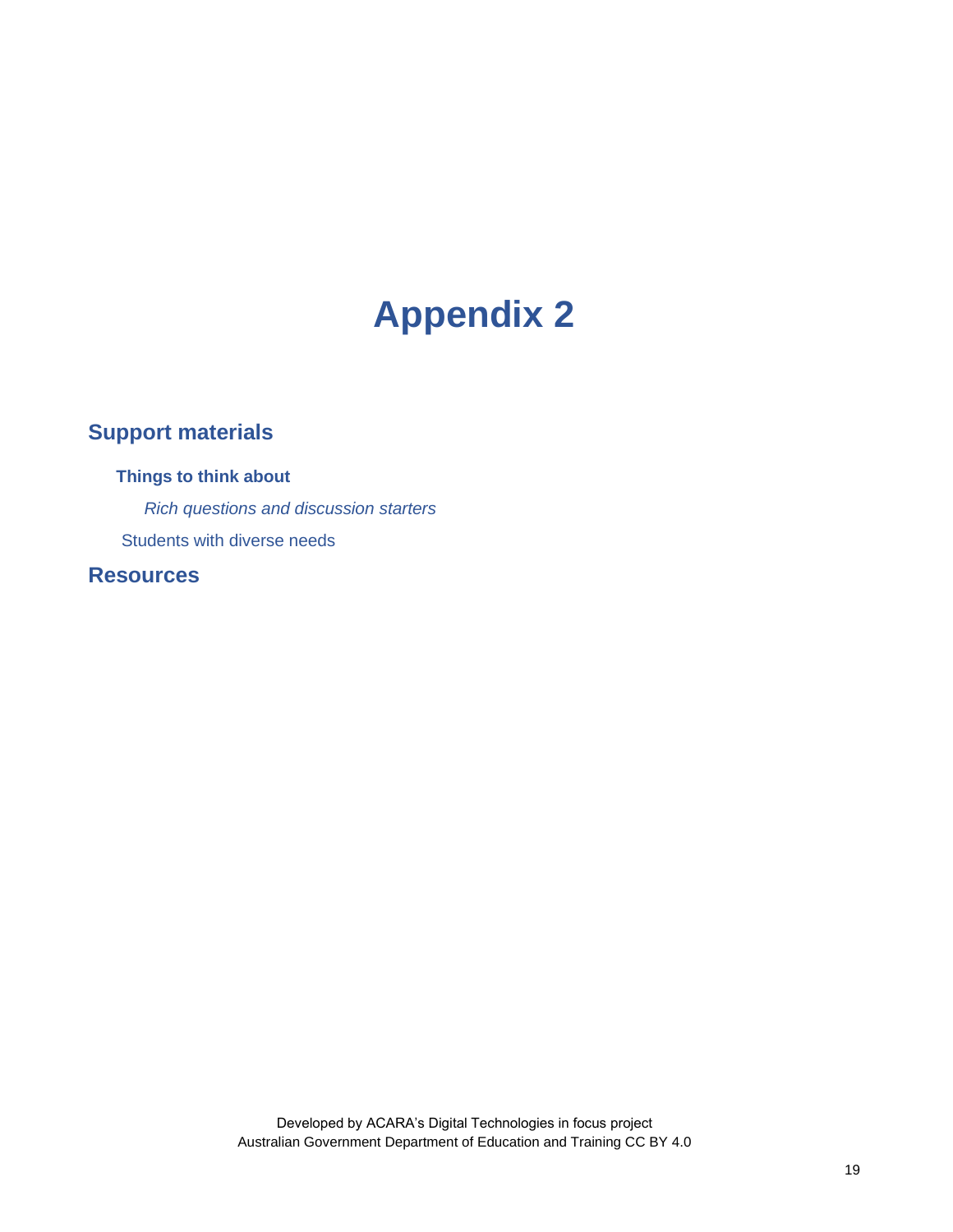## **Support materials**

### **Things to think about**

### *Rich questions and discussion starters*

Teachers could have students consider/lead discussion on:

- Who provided the data? Are they authoritative? What criteria do we apply to ensure authority?
- What might cause biases in the data?
- Are the data current? That is, has something changed that may have influenced the data?
- Could something happen to invalidate trends/analysis?

### **Students with diverse needs**

Students who may need simplified, scaffolded support materials might benefit from adjustments such as:

- making the dataset much smaller; that is, taking a subset of records as well as a subset of the fields provided
- providing the data in a more structured form.

Students who need opportunities for extension might benefit from adjustments such as:

- combining datasets together to create data visualisations
- working with datasets that are of interest to them and which may give extra or more diverse information.

### **Resources**

- ACARA Year 7 Geography unit thematic area 1: Living in a metropolis (see next page) suggests where students might look for an appropriate dataset and criteria to assess the liveability of a city etc.
- The traditional task is followed by a modified version which incorporates Digital Technologies.
- Links to suggested datasets:
	- Australian Bureau of Statistics [https://www.abs.gov.au](https://www.abs.gov.au/)
	- My School <https://myschool.edu.au/>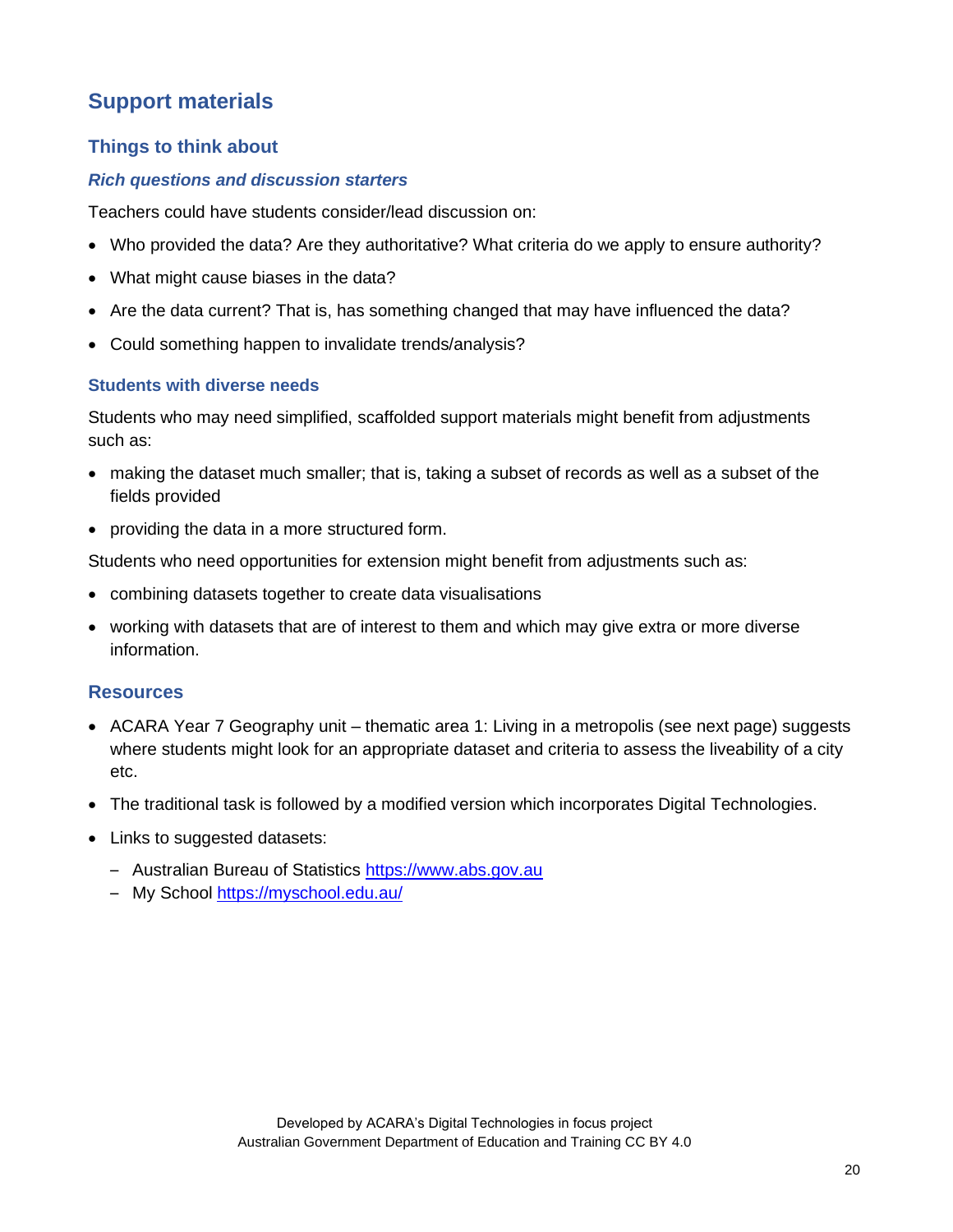# **ACAPA** ASSESSMENT AND



# **Year 7 Geography unit – thematic area 1: Living in a metropolis Traditional and modified units of study**

| Links to the Australian Curriculum Year 7 content descriptions                                                                                                                                                                                                                                                                      |                                                                                                                                                                        |  |  |  |
|-------------------------------------------------------------------------------------------------------------------------------------------------------------------------------------------------------------------------------------------------------------------------------------------------------------------------------------|------------------------------------------------------------------------------------------------------------------------------------------------------------------------|--|--|--|
| Geographical inquiry and skills                                                                                                                                                                                                                                                                                                     | Unit 2: Place and liveability                                                                                                                                          |  |  |  |
| Observing, questioning and planning                                                                                                                                                                                                                                                                                                 |                                                                                                                                                                        |  |  |  |
| Develop geographically significant questions<br>and plan an inquiry, using appropriate<br>geographical methodologies and concepts<br>(ACHGS047)                                                                                                                                                                                     | Factors that influence the decisions people<br>$\bullet$<br>make about where to live and their<br>perceptions of the liveability of places<br>(ACHGK043)               |  |  |  |
| Collecting, recording, evaluating and<br>representing                                                                                                                                                                                                                                                                               | The influence of accessibility to services<br>$\bullet$<br>and facilities on the liveability of places                                                                 |  |  |  |
| Represent spatial distribution of different types<br>of geographical phenomena by constructing<br>appropriate maps at different scales that<br>conform to cartographic conventions, using<br>spatial technologies as appropriate                                                                                                    | (ACHGK044)<br>The influence of environmental quality on the<br>$\bullet$<br>liveability of places (ACHGK045)<br>The influence of social connectedness and<br>$\bullet$ |  |  |  |
| (ACHGS050)                                                                                                                                                                                                                                                                                                                          | community identity on the liveability of place<br>(ACHGK046)                                                                                                           |  |  |  |
| Interpreting, analysing and concluding<br>Interpret geographical data and other<br>information using qualitative and quantitative<br>methods, and digital and spatial technologies as<br>appropriate, to identify and propose<br>explanations for spatial distributions, patterns<br>and trends, and infer relationships (ACHGS051) | Strategies used to enhance the liveability of<br>$\bullet$<br>places, especially for young people, including<br>examples from Australia and Europe<br>(ACHGK047)       |  |  |  |
| Communicating                                                                                                                                                                                                                                                                                                                       |                                                                                                                                                                        |  |  |  |
| Present findings, arguments and ideas in a<br>range of communication forms selected to suit a<br>particular audience and purpose; using<br>geographical terminology and digital<br>technologies as appropriate (ACHGS053)                                                                                                           |                                                                                                                                                                        |  |  |  |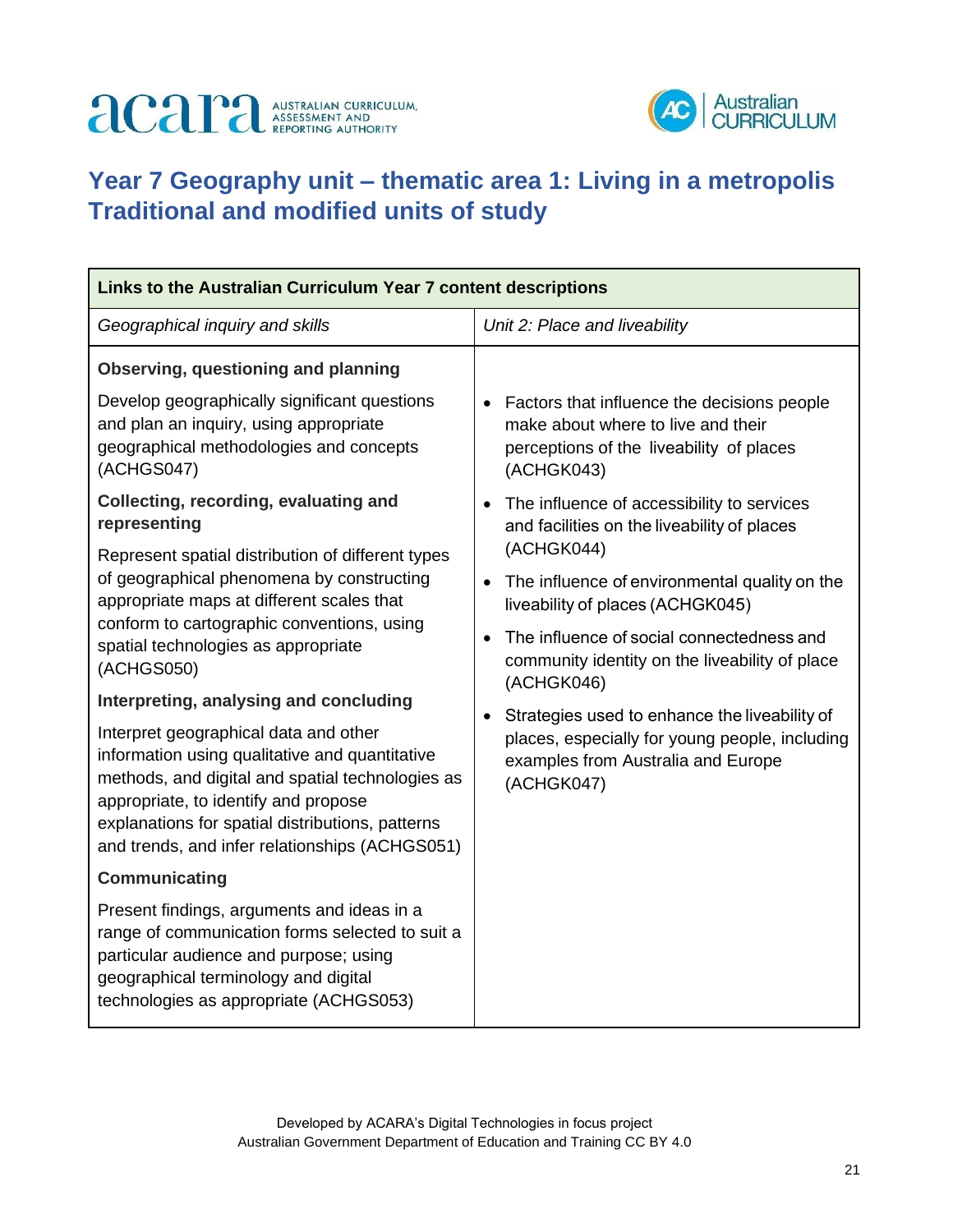### **Links to the Australian Curriculum Year 7 achievement standard**

- Describe geographical processes that influence the characteristics of places and how the characteristics of places are perceived and valued differently
- Explain interconnections between people and places and environments
- Identify geographically significant questions to frame an inquiry
- Record and represent data and the location and distribution of geographical phenomena in a range of forms, including large-scale and small-scale maps that conform to cartographic conventions
- Present findings and arguments using relevant geographical terminology and digital technologies in a range of communication forms

### **Traditional final (summative) assessment task\***

In 2016, The Economist Intelligence Unit released a ranking of 140 cities from around the world based on their 'liveability'. Melbourne, Australia, was ranked 1; Lagos, Nigeria, was ranked 138. However, some people disagreed with these rankings.

Read the following two articles:

[www.thecable.ng/world-worst-city-ranking-lagos-liveable](http://www.thecable.ng/world-worst-city-ranking-lagos-liveable) (which is pro-Lagos) and

[www.smh.com.au/comment/melbourne-the-most-liveable-city-in-the-world-tell-em-theyre-dreamin-](http://www.smh.com.au/comment/melbourne-the-most-liveable-city-in-the-world-tell-em-theyre-dreamin-20160818-gqvn5z.html)[20160818-gqvn5z.html](http://www.smh.com.au/comment/melbourne-the-most-liveable-city-in-the-world-tell-em-theyre-dreamin-20160818-gqvn5z.html) (which is anti-Melbourne).

Write two blog entries – one which is anti-Lagos and one which is pro-Melbourne – in which you counter the arguments put forward in these two articles using examples to support each of the following liveability criteria:

- stability
- healthcare
- culture and environment
- education
- infrastructure.

As well as being very careful and accurate in your writing, include at least two visual images in each blog entry and make sure that you acknowledge the source of each image.

\* An alternative modified summative task to better suit an integrated Digital Technologies approach is available on page 24.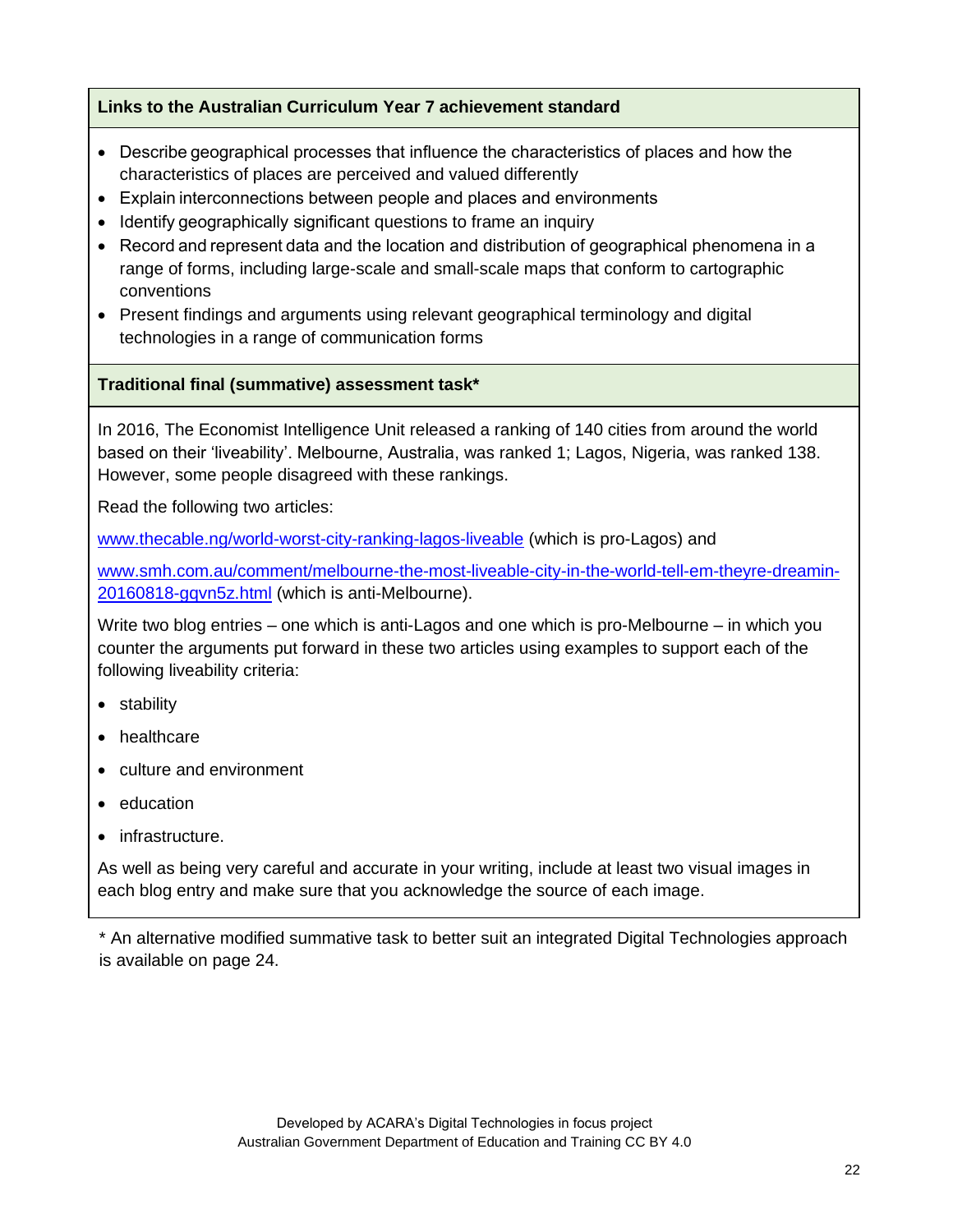### **Teaching strategies for traditional assessment task**

Students brainstorm a list of things they do NOT want in the places they live (pollution, noise, crime, traffic congestion, danger, emptiness, extreme heat or cold, isolation etc.) – teacher poses question: Why do people live in places which have these characteristics? – discussion of similarities and differences between urban and non-urban places – teacher facilitates development of 'liveability criteria' (safety, environmental quality, connectedness, cultural identity etc.) by which places (and cities in particular) can be judged – students view a series of teacher-selected images of urban landscapes (streets, buildings, transport services, recreation spaces etc.) and students rank each on an agreed liveability scale) – discussion of factors which cannot be viewed in an image which may have an influence on the liveability rating – students complete a 'Neighbourhood Liveability Survey' of their local community/street (use the template from

[http://www.geogspace.edu.au/verve/\\_resources/2.3.3.6\\_1\\_assessing\\_liveability\\_survey.pdf\)](http://www.geogspace.edu.au/verve/_resources/2.3.3.6_1_assessing_liveability_survey.pdf) and write a scaffolded report of their findings (formative assessment)

Students view a collection of aerial images/views/vistas of Noumea and metropolitan Paris: What is similar? What is different? – students complete a comparison chart for Noumea and Paris: population; area/size; climate; services/infrastructure; popular culture

Students view video showing historical development of cities, e.g. TedEd: Urbanisation and the future of cities [\(https://www.youtube.com/watch?v=fKnAJCSGSdk](https://www.youtube.com/watch?v=fKnAJCSGSdk) – teacher presents definition of 'metropolis': 'mother city' (Greek) of a region, and how it has become a synonym for 'capital city', 'a large and busy city' – students use Google Earth with the 'Earth at Night' layer turned on to view the spread and intensity of the light emitted by cities around the world: What does this show about the nature and distribution of 'metropolitan areas'? – students use Google Earth to 'fly' to a range of different locations: Melbourne, Lagos, Rio de Janeiro, Tokyo, New York, Paris and complete a chart detailing what they observe: nature and distribution of buildings; patterns of streets; location of commercial centres; location of residential centres; location of transport hubs such as rail, water, air; location of open or recreational areas and facilities – students brainstorm a list of characteristics of a present-day metropolis – link back to the characteristics of liveability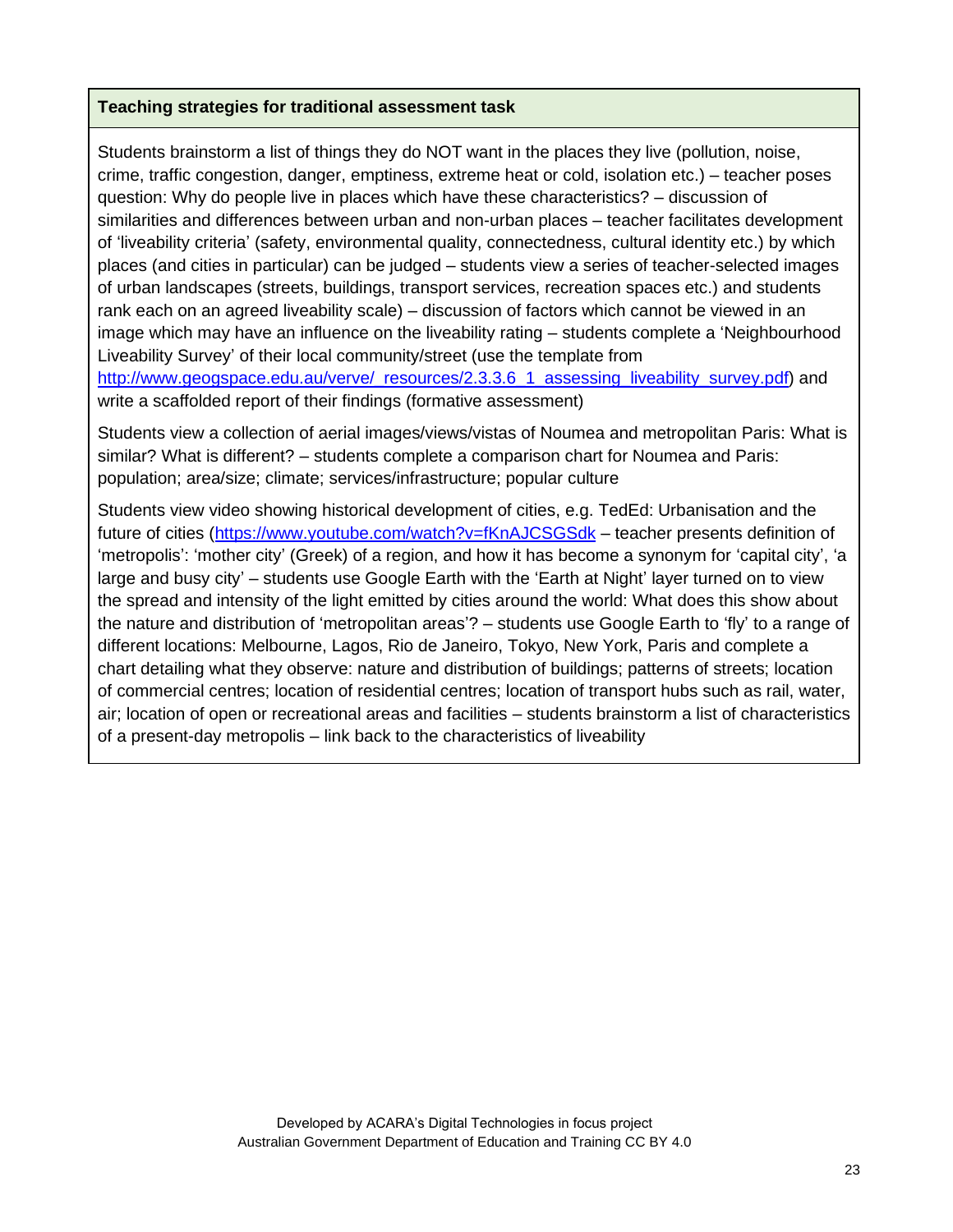### **Modified final (summative) assessment task**

In 2016, The Economist Intelligence Unit released a ranking of 140 cities from around the world based on their 'liveability'. Melbourne, Australia, was ranked 1; Lagos, Nigeria, was ranked 138. However, some people disagreed with these rankings.

Students read the following two articles:

<https://www.thecable.ng/world-worst-city-ranking-lagos-liveable> (which is pro-Lagos) and [http://www.smh.com.au/comment/melbourne-the-most-liveable-city-in-the-world-tell-em-theyre](http://www.smh.com.au/comment/melbourne-the-most-liveable-city-in-the-world-tell-em-theyre-dreamin-20160818-gqvn5z.html)[dreamin-20160818-gqvn5z.html](http://www.smh.com.au/comment/melbourne-the-most-liveable-city-in-the-world-tell-em-theyre-dreamin-20160818-gqvn5z.html) (which is anti-Melbourne),

and design a survey that they can use to collect data from residents of their neighbourhood to assess how liveable it is. The survey needs to cover the following areas:

- stability
- healthcare
- culture and environment
- education
- infrastructure.

They justify the number and range of people surveyed and analyse the results to prepare a news piece for your local newspaper, radio or television station.

### **Teaching strategies for modified assessment task**

Using the exemplar from:

http://www.geogspace.edu.au/verve/\_resources/2.3.3.6\_1\_assessing\_liveability\_survey.pdf

students brainstorm a list of things they want to find out about in the places they live (pollution, noise, crime, traffic congestion, danger, emptiness, extreme heat or cold, isolation, number of doctors per head of population, available jobs etc.).

Under the guidance of the teacher, students design their own survey, adding demographics such as age profile, gender, family income range.

Students use this 'Neighbourhood Liveability Survey' of their local community/street to prepare a news piece reporting their findings.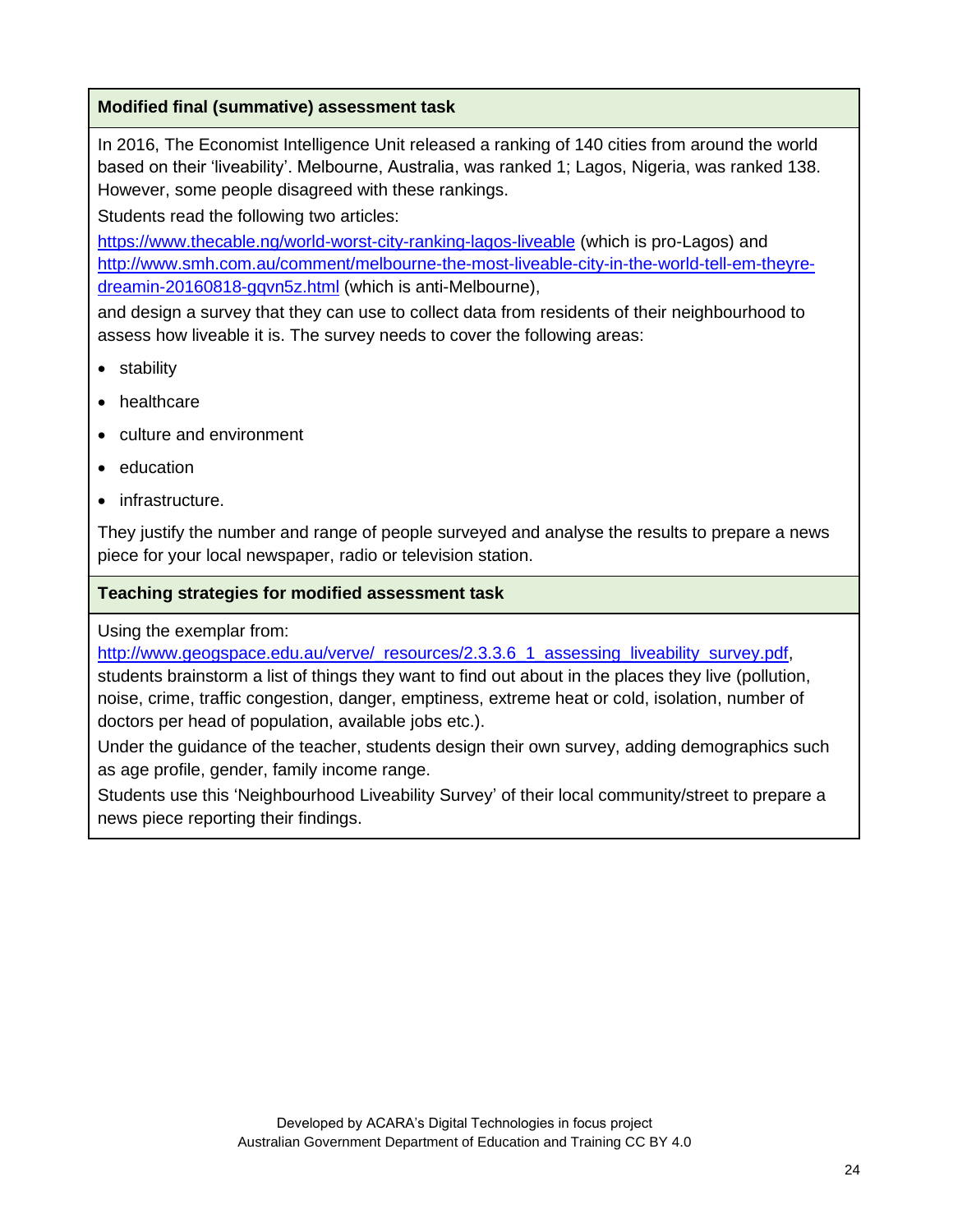# **Appendix 3**

# **Data task planning template**

This template is a suggested step-by-step approach that teachers might use to consider whether *all* or *any* of these links apply to an assessment task they develop themselves to better reflect the learning needs of their students and the context of their classroom and school.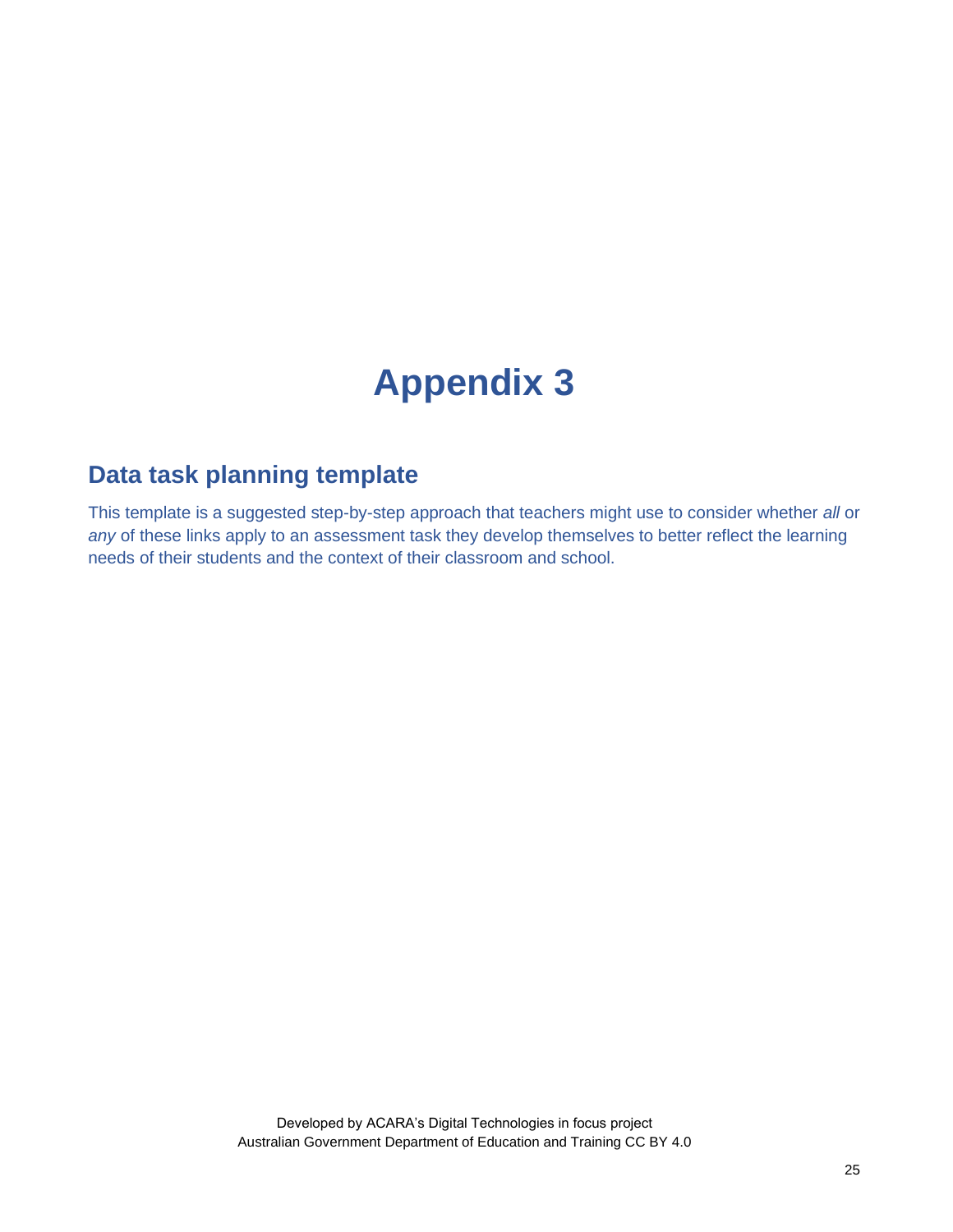### **Planning template suggested approach**

Below is a broad outline of how to use the assessment task planning template on the following pages. It reflects the work of Wiggins and McTighe (2012) on Understanding by Design, which features a backward design approach.

- 1. Begin with Digital Technologies:
	- a. determine the aspects of the achievement standard that will be the focus of the task
	- b. highlight the relevant aspects of the standard
	- c. identify what knowledge and skills students will need in order to demonstrate the achievement standards (content descriptions)
	- d. identify the strands and threads that will need to be addressed.
- 2. As Digital Technologies is the driving learning area, it is suggested that only the key ideas for this learning area be identified.
- 3. Indicate the key concepts of Digital Technologies that will be addressed and how.
- 4. Scan the Australian Curriculum to find meaningful connections between:
	- a. learning areas (two learning areas helps keep learning focused, avoid more than three)
	- b. general capabilities
	- c. cross-curriculum priorities.

For example, connections could be established on the grounds of:

- a. common concepts/key ideas such as data/design/ways of thinking
- b. common words, such as 'create', 'communicate' and 'control'
- c. contexts, from learning areas such as Science, HASS, HPE, The Arts.
- 5. Indicate what general capabilities and cross-curriculum priorities can be meaningfully addressed in the assessment task.
- 6. Construct a task that allows for discrimination in performance and includes:
	- title
	- band level
	- duration
	- task summary, including prior learning
	- achievement standards and content descriptions
	- task
	- assessment rubric.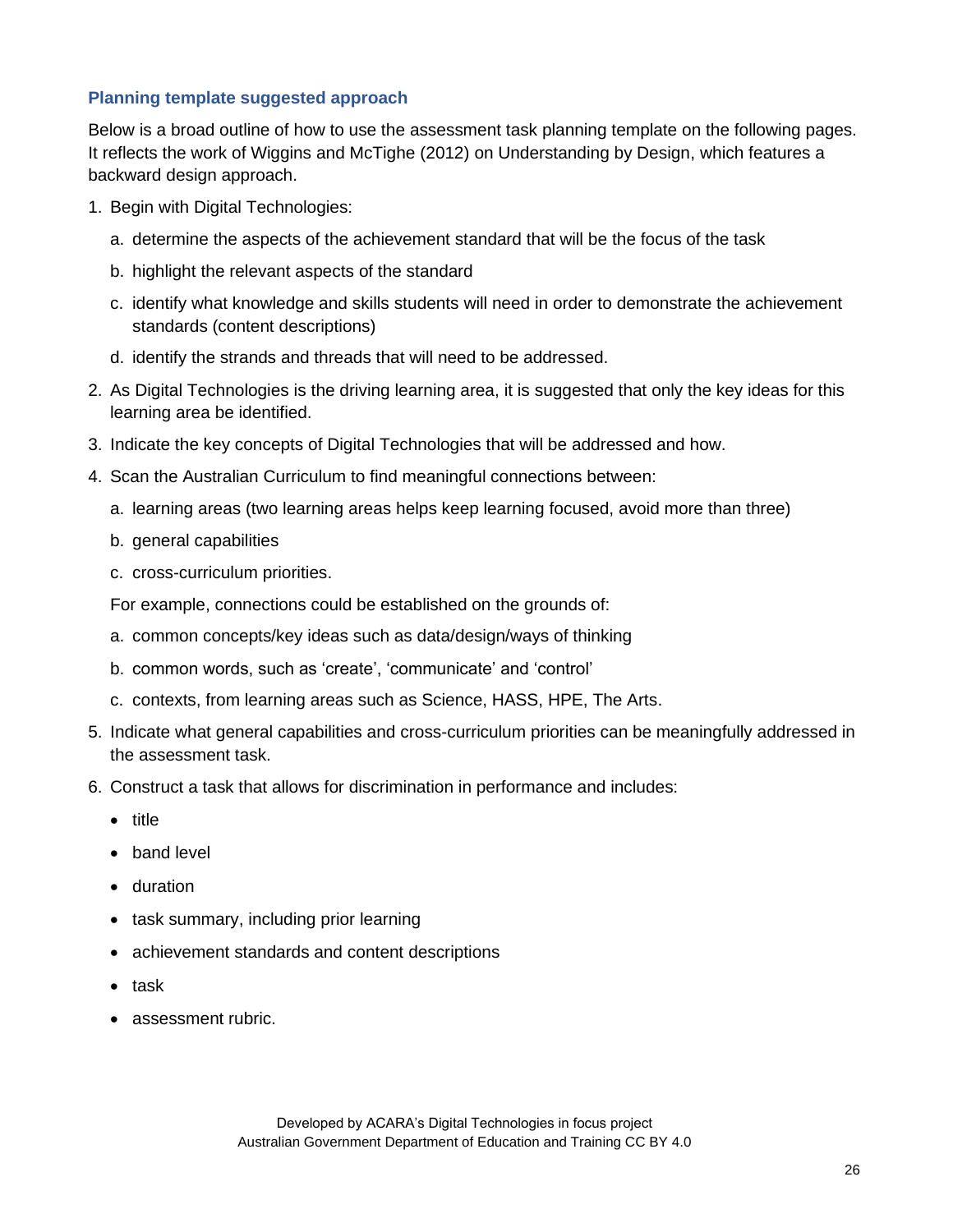Search for xxxx and replace with your own text.

# **Title: xxxx**

**Assessment focus:** Australian Curriculum: Digital Technologies (Data). This task is also linked to xxxx. Depending on modifications made, opportunities may exist to link this task to other learning areas.

**Band:** Years 7 and 8 (intended cohort Year x)

**Context:** xxxx

*Duration:* xxxx

**Prior learning:** Students will have:

- completed activities to acquire, store and validate different types of data, and used a range of software to interpret and visualise data to create information [\(ACTDIP016\)](http://www.scootle.edu.au/ec/search?accContentId=ACTDIP016)
- defined problems in terms of data and functional requirements drawing on previously solved problems [\(ACTDIP017\)](http://www.scootle.edu.au/ec/search?accContentId=ACTDIP017)
- recognised different types of data and explored how the same data can be represented in different ways (ACTDIK008)
- explained how student solutions and existing information systems are sustainable and meet current and future local community needs [\(ACTDIP021\)](http://www.scootle.edu.au/ec/search?accContentId=ACTDIP021).

## **Task summary**

Students will:

- investigate how digital systems represent text, image and audio data in binary [\(ACTDIP024\)](http://www.scootle.edu.au/ec/search?accContentId=ACTDIK024)
	- investigate how text in datasets is represented and how that representation affects the design of digital solutions that rely on qualitative data.
- acquire data from a range of sources and evaluate authenticity, accuracy and timeliness [\(ACTDIP025\)](http://www.scootle.edu.au/ec/search?accContentId=ACTDIP025)
	- acquire data
	- consider authenticity
	- consider accuracy
	- consider timeliness.
- analyse and visualise data using a range of software to create information, and use structured data to model objects or events [\(ACTDIP026\)](http://www.scootle.edu.au/ec/search?accContentId=ACTDIP026)
	- analyse structured data
	- review unstructured data and consider what problems made analysis impossible
	- analyse trends
	- visualise data

Developed by ACARA's Digital Technologies in focus project Australian Government Department of Education and Training CC BY 4.0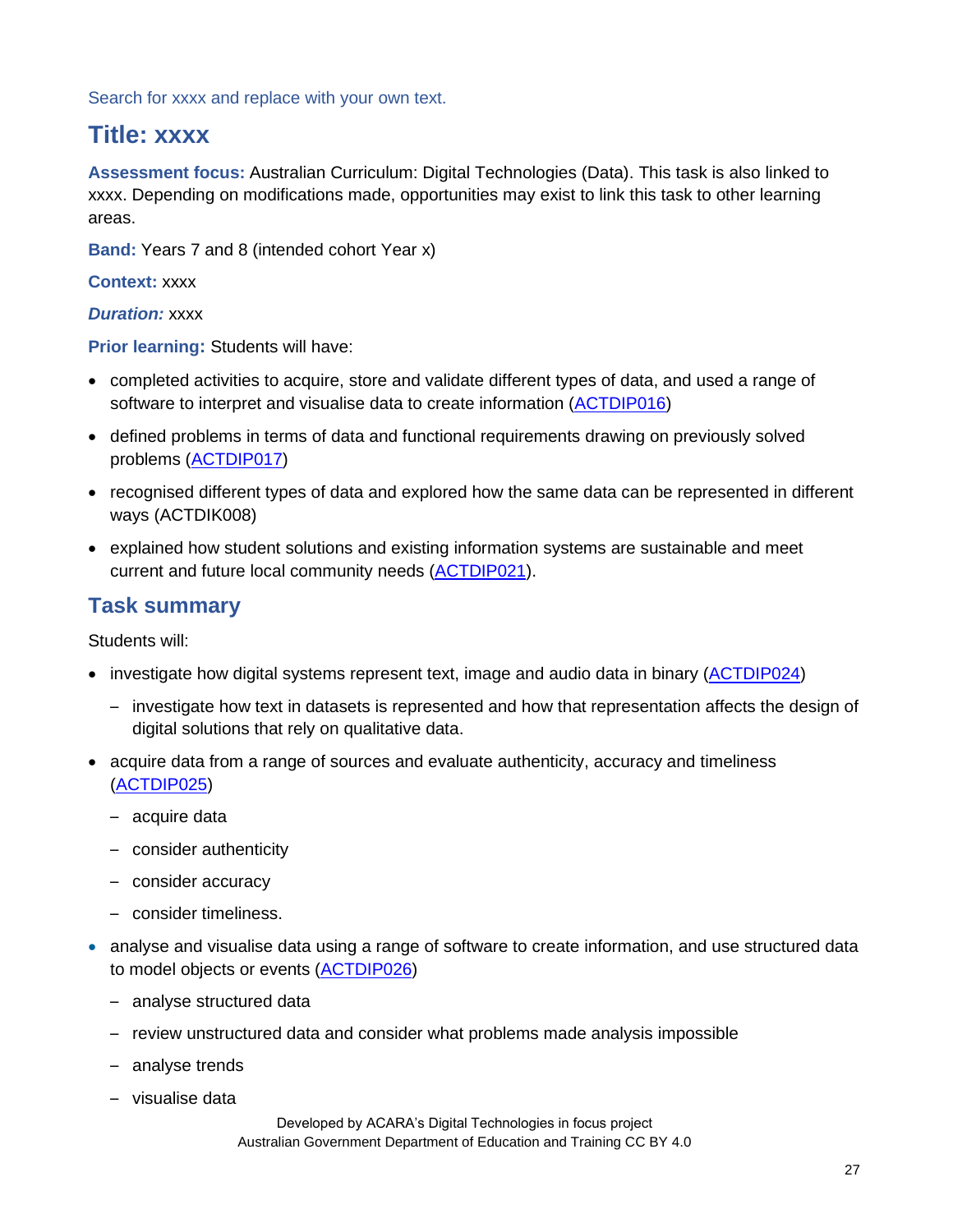- model trends.
- define and decompose real-world problems taking into account functional requirements and economic, environmental, social, technical and usability constraints [\(ACTDIP027\)](http://www.scootle.edu.au/ec/search?accContentId=ACTDIP027)
	- decompose a situation that requires the analysis of data
	- define the specifications for the inquiry question.
- evaluate how student solutions and existing information systems meet needs, are innovative, and take account of future risks and sustainability [\(ACTDIP031\)](http://www.scootle.edu.au/ec/search?accContentId=ACTDIP031)
	- define the 'need' from a specification
	- identify risks from a trend analysis for a range that is out of scope.
- use their data analyses to establish the level of support for a hypothesis
- plan and manage projects that create and communicate ideas and information collaboratively online, taking safety and social contexts into account [\(ACTDIP032\)](http://www.scootle.edu.au/ec/search?accContentId=ACTDIP032)
	- create a database from a range of sources.

The process will be documented using the structure of the Digital Technologies processes and production skills strand for Years 7–8: investigating and defining; generating and designing; producing and implementing; evaluating; collaborating and managing.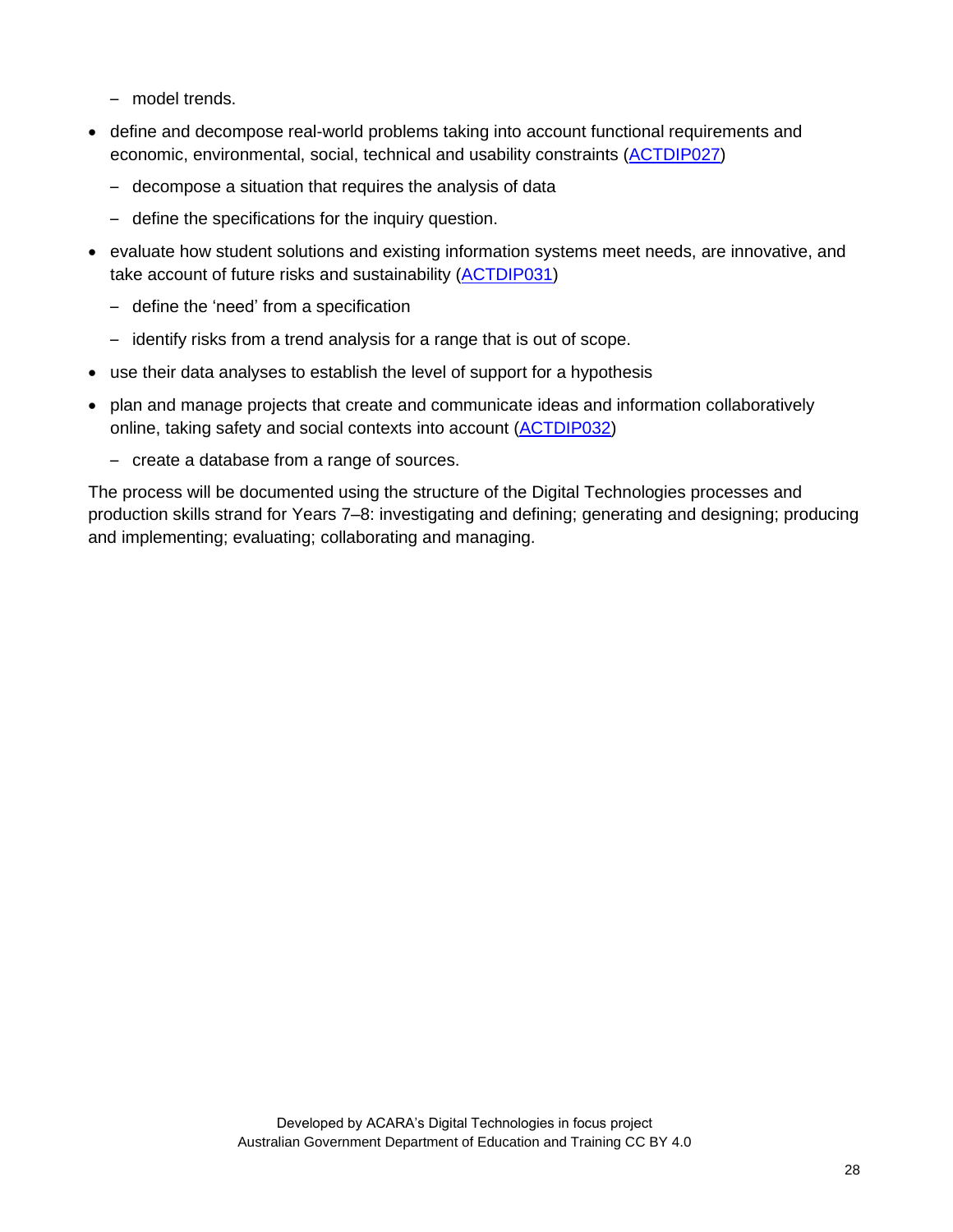## **Digital Technologies**

### **Achievement standard**

By the end of Year 8, students distinguish between different types of networks and defined purposes. They explain how text, image and audio data can be represented, secured and presented in digital systems.

Students plan and manage digital projects to create interactive information. They define and decompose problems in terms of functional requirements and constraints. Students design user experiences and algorithms incorporating branching and iterations, and test, modify and implement digital solutions. They evaluate information systems and their solutions in terms of meeting needs, innovation and sustainability. They analyse and evaluate data from a range of sources to model and create solutions. They use appropriate protocols when communicating and collaborating online.

### **Content descriptions**

Investigate how digital systems represent text, image and audio data in binary [\(ACTDIK024\)](http://www.scootle.edu.au/ec/search?accContentId=ACTDIK024)

Acquire data from a range of sources and evaluate authenticity, accuracy and timeliness [\(ACTDIP025\)](http://www.scootle.edu.au/ec/search?accContentId=ACTDIP025)

Analyse and visualise data using a range of software to create information, and use structured data to model objects or events [\(ACTDIP026\)](http://www.scootle.edu.au/ec/search?accContentId=ACTDIP026)

Define and decompose real-world problems taking into account functional requirements and economic, environmental, social, technical and usability constraints [\(ACTDIP027\)](http://www.scootle.edu.au/ec/search?accContentId=ACTDIP027)

Evaluate how student solutions and existing information systems meet needs, are innovative, and take account of future risks and sustainability [\(ACTDIP031\)](http://www.scootle.edu.au/ec/search?accContentId=ACTDIP031)

Plan and manage projects that create and communicate ideas and information collaboratively online, taking safety and social contexts into account [\(ACTDIP032\)](http://www.scootle.edu.au/ec/search?accContentId=ACTDIP032)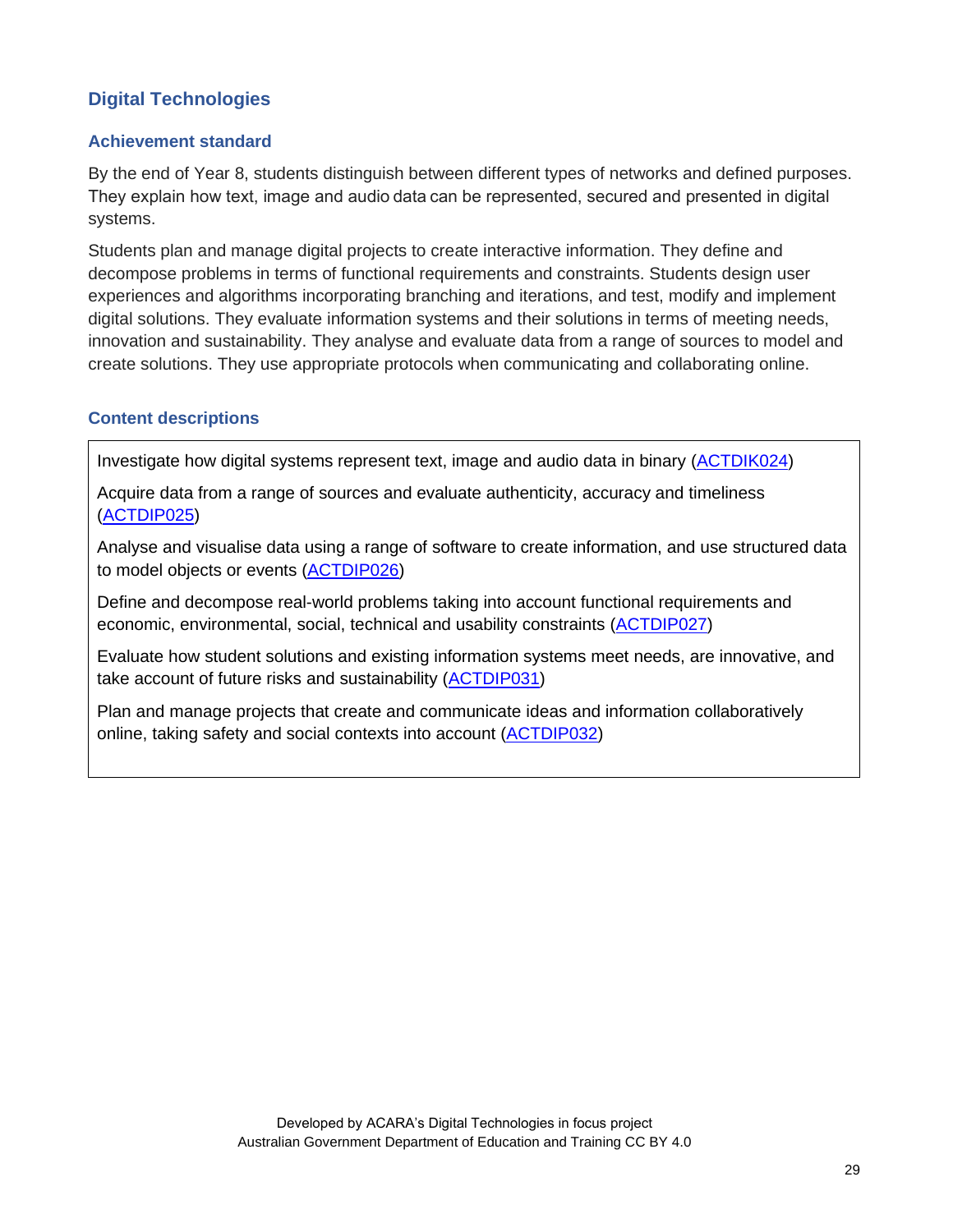## **Content strands** [X any that apply]

Ĩ.

| Digital Technologies knowledge and<br>understanding | <b>Digital Technologies processes and</b><br>production skills                                                                                                     |
|-----------------------------------------------------|--------------------------------------------------------------------------------------------------------------------------------------------------------------------|
| Digital systems                                     | Collecting, managing and analysing data                                                                                                                            |
| Representation of data                              | Creating digital solutions by:<br>investigating and defining<br>generating and designing<br>producing and implementing<br>evaluating<br>collaborating and managing |

## **Links to the key ideas [X any that apply]**

Read more about the key ideas in the Australian Curriculum: [Technologies.](https://www.australiancurriculum.edu.au/f-10-curriculum/technologies/key-ideas/)

| <b>Creating preferred</b><br>futures      | Students develop solutions to meet needs considering impacts on<br>liveability, economic prosperity and environmental sustainability.                                                                                                                                                                                                        |  |  |
|-------------------------------------------|----------------------------------------------------------------------------------------------------------------------------------------------------------------------------------------------------------------------------------------------------------------------------------------------------------------------------------------------|--|--|
| <b>Project management</b>                 | Students will develop skills to manage projects to successful<br>completion through planning, organising and monitoring timelines,<br>activities and the use of resources.                                                                                                                                                                   |  |  |
| <b>Thinking in</b><br><b>Technologies</b> |                                                                                                                                                                                                                                                                                                                                              |  |  |
| Systems thinking                          | Systems thinking is a holistic approach to the identification and solving<br>of problems where the focal points are treated as components of a<br>system, and their interactions and interrelationships are analysed<br>individually to see how they influence the functioning of the entire<br>system.                                      |  |  |
| Design thinking                           | Design thinking involves the use of strategies for understanding<br>design needs and opportunities, visualising and generating creative<br>and innovative ideas, planning, and analysing and evaluating those<br>ideas that best meet the criteria for success.                                                                              |  |  |
| Computational<br>thinking                 | Computational thinking is a problem-solving method that is applied to<br>create solutions that can be implemented using digital technologies. It<br>involves integrating strategies, such as organising data logically,<br>breaking down problems into parts, interpreting patterns and models<br>and designing and implementing algorithms. |  |  |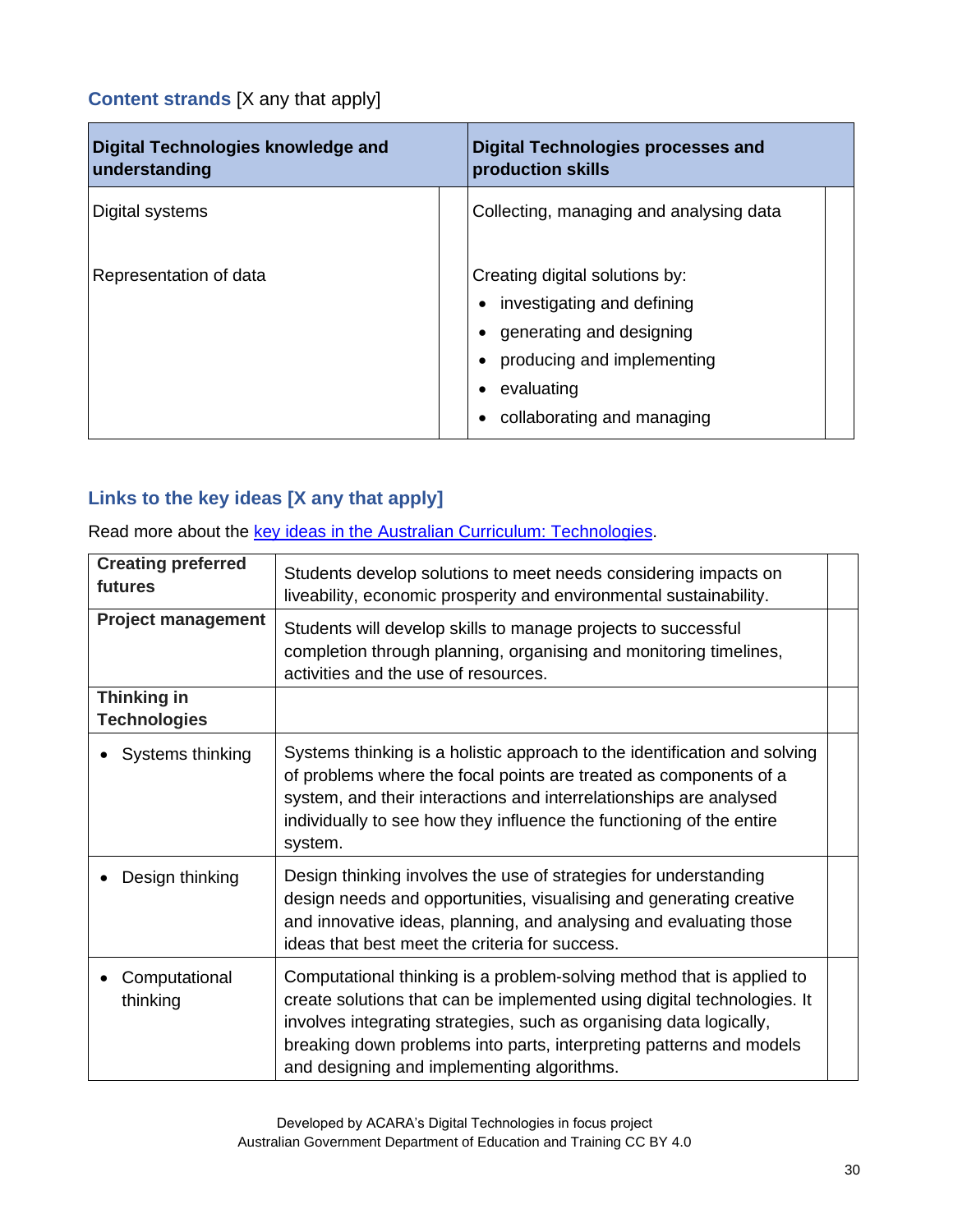### **Links to the key concepts**

[X any that apply and insert ideas about how they could be addressed]

The [key concepts](https://www.australiancurriculum.edu.au/f-10-curriculum/technologies/digital-technologies/structure/) that underpin the Digital Technologies curriculum establish a way of thinking about problems, opportunities and information systems and provide a framework for knowledge and practice. (Colour coding is based on the **Australian Computing Academy scheme**.)

|               | abstraction<br>underpins all content, particularly the content descriptions relating to<br>the concepts of data representation; and specification; algorithms;<br>and implementation |                                                     |  |  |
|---------------|--------------------------------------------------------------------------------------------------------------------------------------------------------------------------------------|-----------------------------------------------------|--|--|
|               | data collection                                                                                                                                                                      | (properties, sources and collection of data)        |  |  |
|               | data<br>representation                                                                                                                                                               | (symbolism and separation)                          |  |  |
|               | data interpretation                                                                                                                                                                  | (patterns and contexts)                             |  |  |
| specification |                                                                                                                                                                                      | (descriptions and techniques)                       |  |  |
|               | algorithms                                                                                                                                                                           | (following and describing)                          |  |  |
|               | implementation                                                                                                                                                                       | (translating and programming)                       |  |  |
|               | digital systems                                                                                                                                                                      | (hardware, software, and networks and the internet) |  |  |
|               | interactions                                                                                                                                                                         | (people and digital systems, data and processes)    |  |  |
|               | impact<br>(sustainability and empowerment)                                                                                                                                           |                                                     |  |  |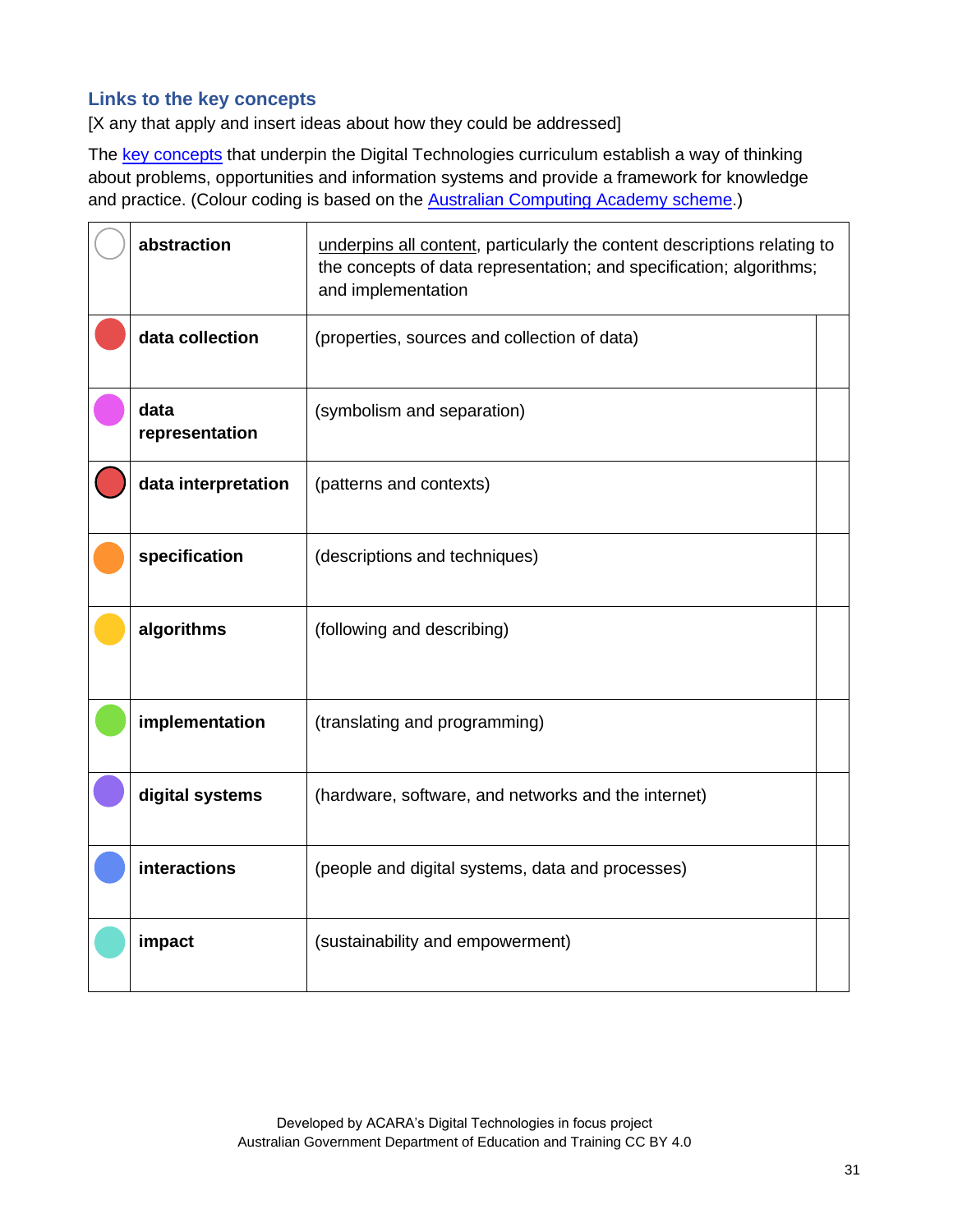### **Cross-curriculum priorities** [X any that apply] [Read more](https://www.australiancurriculum.edu.au/f-10-curriculum/cross-curriculum-priorities/) …

| <b>Aboriginal and Torres Strait</b><br>Islander histories and cultures | Asia and Australia's engagement<br>with Asia | <b>Sustainability</b> |  |
|------------------------------------------------------------------------|----------------------------------------------|-----------------------|--|
|                                                                        |                                              |                       |  |

### **General capabilities** [X any that apply] **Read more ...**

| Literacy | <b>Numeracy</b> | <b>ICT</b><br><b>Capability</b> | <b>Critical and</b><br><b>Creative</b><br><b>Thinking</b> | <b>Ethical</b><br><b>Understanding</b> | <b>Personal and</b><br><b>Social</b><br><b>Capability</b> | <b>Intercultural</b><br>Understanding |
|----------|-----------------|---------------------------------|-----------------------------------------------------------|----------------------------------------|-----------------------------------------------------------|---------------------------------------|
|          |                 |                                 |                                                           |                                        |                                                           |                                       |

## **Links to ICT Capability continuum: Level [insert ] [X any that apply] [Read more](https://www.australiancurriculum.edu.au/f-10-curriculum/general-capabilities/information-and-communication-technology-ict-capability/) ...**

Depending on the year level this activity is being used with, adjust content to the appropriate level.

# **Applying social and ethical protocols and practices when using ICT** apply practices that comply with legal obligations regarding the ownership and use of digital products resources independently apply strategies for determining the appropriate type of digital information suited to the location of storage and adequate security for online environments identify and value the rights to identity, privacy and emotional safety for themselves and others when using ICT and apply generally accepted social protocols when using ICT to collaborate with local and global communities explain the benefits and risks of the use of ICT for particular people in work and home environments **Investigating with ICT** use a range of ICT to analyse information in terms of implicit patterns and structures as a basis to plan an information search or generation locate, retrieve or generate information using search facilities and organise information in meaningful ways assess the suitability of data or information using appropriate own criteria **Creating with ICT** use appropriate ICT to collaboratively generate ideas and develop plans design and modify simple digital solutions, or multimodal creative outputs or data transformations for particular audiences and purposes following recognised conventions **Communicating with ICT**

select and use appropriate ICT tools safely to lead groups in sharing and exchanging information, and taking part in online projects or active collaborations with appropriate global audiences

> Developed by ACARA's Digital Technologies in focus project Australian Government Department of Education and Training CC BY 4.0